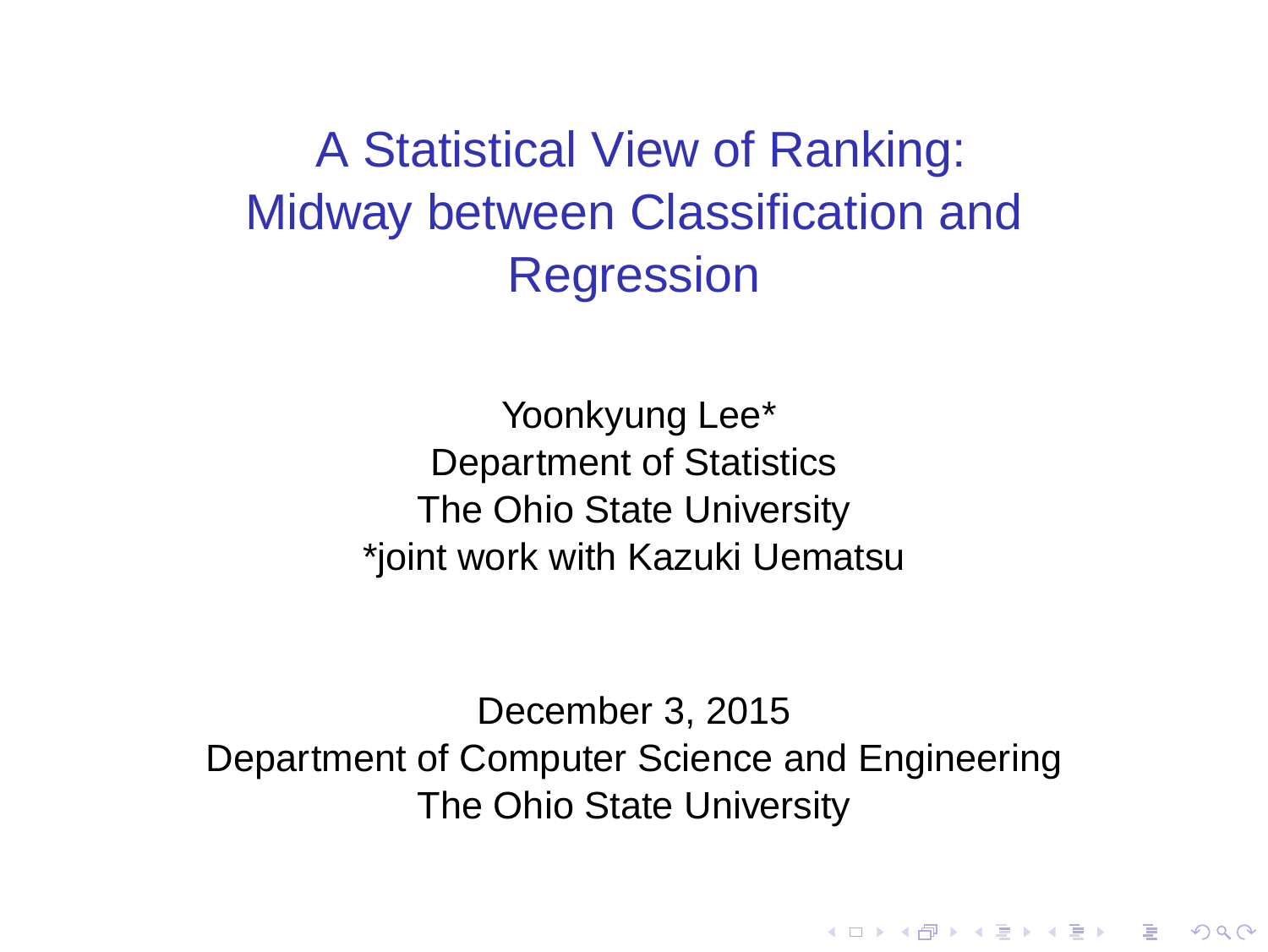# Ranking

 $\triangleright$  Aims to order a set of objects or instances reflecting their underlying utility, quality or relevance to queries

| ----                                                                  |                                                             |
|-----------------------------------------------------------------------|-------------------------------------------------------------|
| PROBABLY                                                              |                                                             |
| <b>APPROXIMATELY</b>                                                  |                                                             |
| CORRECT                                                               |                                                             |
| Nature's Algorithma for Expening and<br>Presering in a Consider World |                                                             |
| <b>MTMTMTMT53589083</b>                                               |                                                             |
| LESLIE VALIANT                                                        |                                                             |
| <b><i>SACKSON</i></b>                                                 | This item: Probably Approximately Correct by Leslie Valiant |

### **Customers Who Bought This Item Also Bought**



 $\langle$ 

The Golden Ticket: P. NP. and the Search for the Imnossible Lance Fortnow **the the sheet of 2** 32 Hardcover \$20.65 Prime



cleanits of the Hinn

LESLIE G. VALIANT Circuits of the Mind Leslie G. Valiant **The first first of 2** Paperback \$34.00 Prime



**DOUGLAS HOFSTADTER** 

**Surfaces and Essences:** Analogy as the Fuel and Fire of Thinking Douglas Hofstadter **सीट की की ह**ै 254 Hardcover \$22.39 Prime



Our Mathematical Universe: My Quest for the **Ultimate Nature of Reality** > Max Tegmark **The first first 1278** Hardcover

**メロアメログメモアメモデ** 

 $\Omega$ 

÷.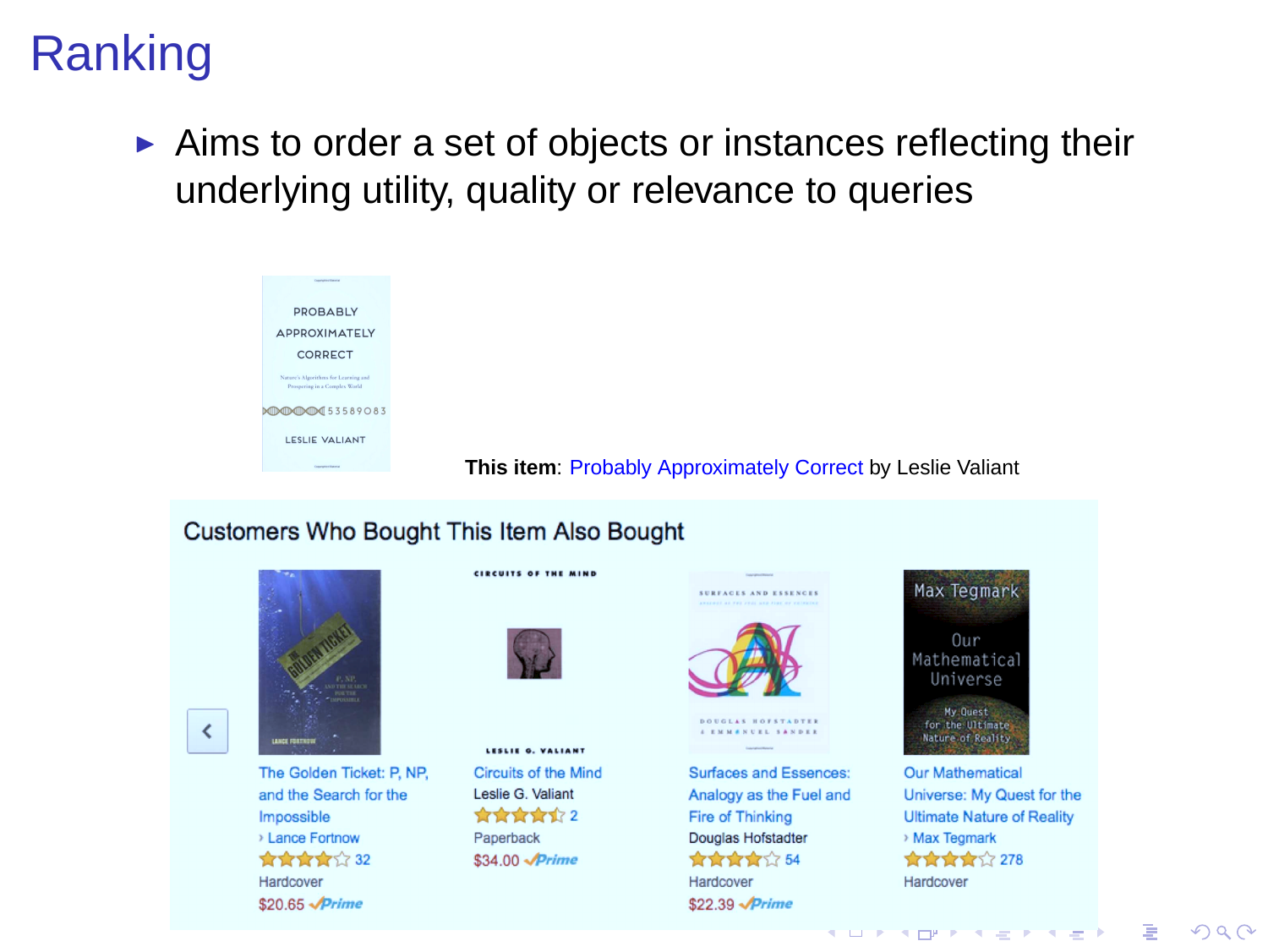

Web Shopping **News** Images Videos  $More -$ Search tools

About 1,190,000 results (0.41 seconds)

#### Applied Machine Learning | Computer Science and ...

https://cse.osu.edu/.../applied-machine-learning • Ohio State University + Applied Machine Learning utilizes a variety of learning mechanisms for particular tasks: many of our research groups use machine learning to accomplish tasks ...

#### Machine Learning Algorithms & Theory | Computer Science ...

https://cse.osu.edu/.../machine-learning-algorithms-t... • Ohio State University -Machine Learning is concerned with developing algorithms to allow computers to make decisions and find patterns in data by analyzing data (rather than ...

### Applied Machine Learning - | Computer Science and ...

https://cse.osu.edu/.../applied-machine-learning • Ohio State University -Eric Fosler-Lussier, Associate Professor: Courtesy Associate Professor, foslerlussier 1@psu.edu · Website, 614-292-4890 585 Dreese Laboratories ...

### Statistical Learning and Data Mining @ OSU

www.stat.osu.edu/~dmsl/ - Ohio State University -Fall 2015. Meetings will be held every other Thursday between 10:30 am - 11:30 am in CH212. Presentation and discussion schedule will be posted as we go ...

#### CSE 5523: Machine Learning and Pattern Recognition

web.cse.ohio-state.edu/... • Computer Science & Engineering, Department of ~ This is the webpage for a Spring, 2013 course on machine learning. Lectures: ... TA: Gourab Ghosh Roy, ghosh-roy.1 AT osu DOT edu. Office Hours: Kulis, W ...

#### Web page of Mikhail Belkin, Machine Learning and Geometry

web.cse.ohio-state.edu/... • Computer Science & Engineering. Department of -The Ohio State University, Computer Science and Engineering, 2015 Neil Avenue.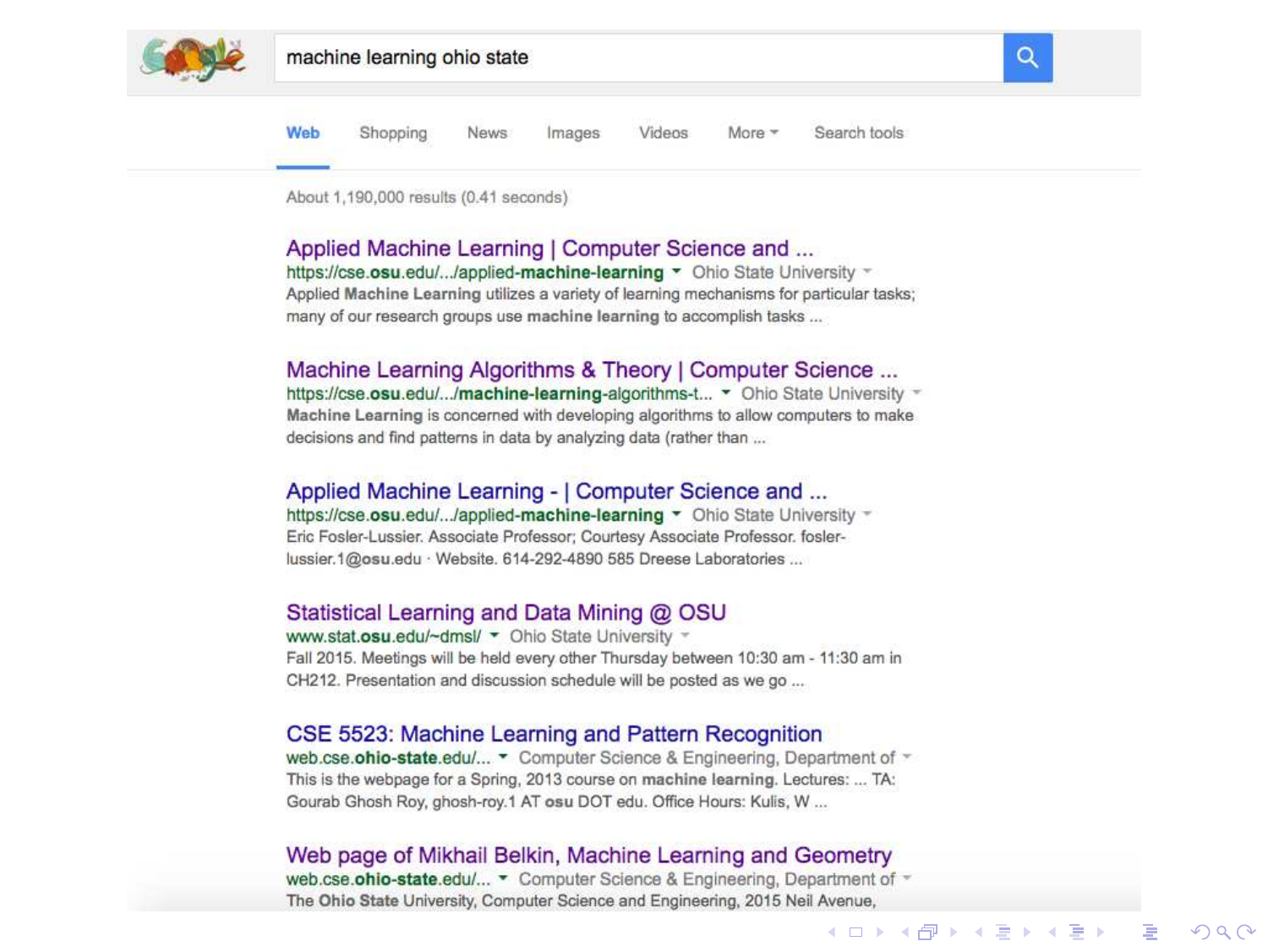# Data for Ranking



How to order objects so that positive cases are generally ranked higher than negative cases?.<br>◆ ロ ▶ ◆ ⑦ ▶ ◆ 경 ▶ → 경 ▶ │ 경 │ ◇ 9,9,0°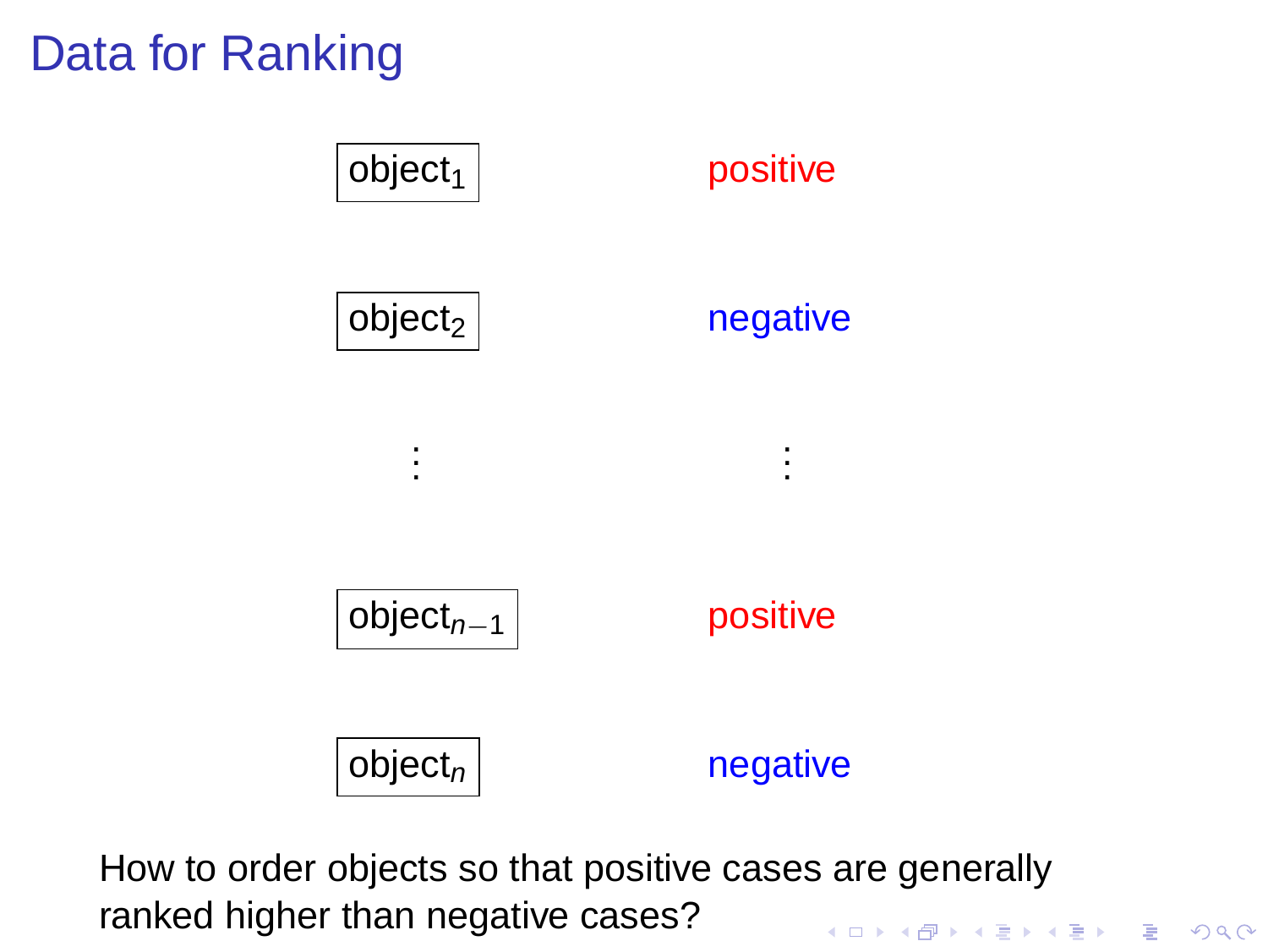## Main Questions

- $\blacktriangleright$  How to formulate ranking problems?
- ▶ What evaluation (or loss) criteria to use for ranking?
- $\triangleright$  What is the best ranking function given a criterion?
- $\blacktriangleright$  How is it related to the underlying probability distribution for data?

K ロ ▶ K @ ▶ K 할 ▶ K 할 ▶ 이 할 → 9 Q Q →

► How to learn a ranking (or scoring) function from data?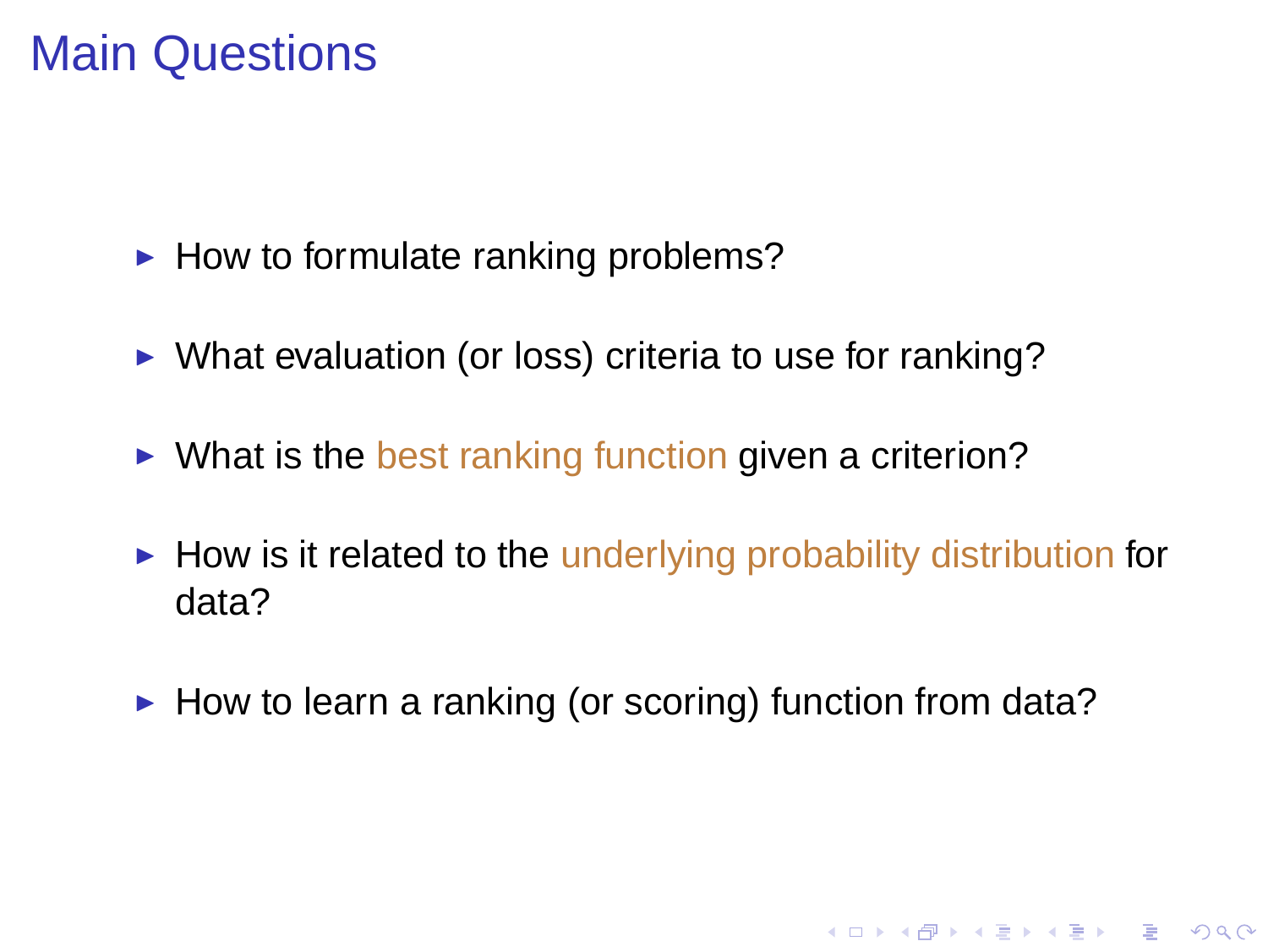## **Notation**

- $\blacktriangleright$   $X \in \mathcal{X}$  an instance to rank
- $\triangleright$  Y  $\in$   $\mathcal{Y} = \{1, \dots, k\}$ : an ordinal response in multipartite ranking (bipartite ranking if  $k = 2$ , often with  $\mathcal{Y} = \{\pm 1\}$ )
- $\blacktriangleright$   $q_{+}(x)$ : pdfs of X given  $Y = \pm 1$
- ► Training data: *n* pairs of  $(X, Y)$  from  $X \times Y$ e.g.  $\{ (x_i, +1) \}_{i=1}^{n+1}$  $_{i=1}^{n_+} \cup \{ (x'_j)$  $\binom{n}{j}, -1$ } $\sum_{j=1}^{n-1}$  $\frac{n}{j=1}^{\prime\prime-}$  for bipartite ranking
- ► f:  $\mathcal{X} \rightarrow \mathbb{R}$ : a real-valued ranking function whose scores induce ordering over the input space

$$
f(x) > f(x') \Longleftrightarrow x \succ x'
$$

KID K@ KKEX KEX E 1090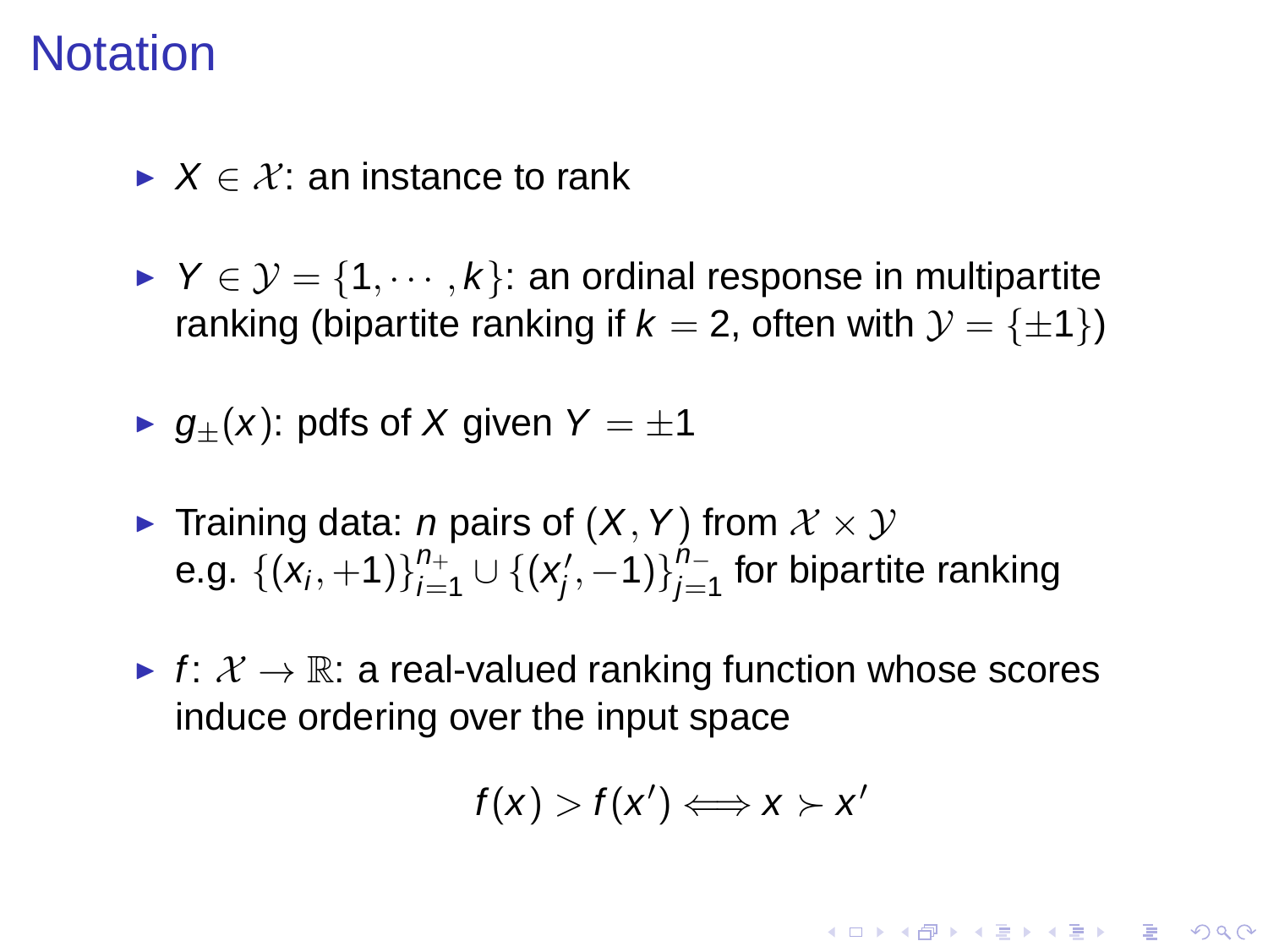## Pairwise Ranking Loss

For a pair of "positive" x and "negative" x', define a loss of ranking function f as

$$
\ell_0(f; x, x') = \mathbb{I}(f(x) - f(x') < 0) + \frac{1}{2}\mathbb{I}(f(x) - f(x') = 0)
$$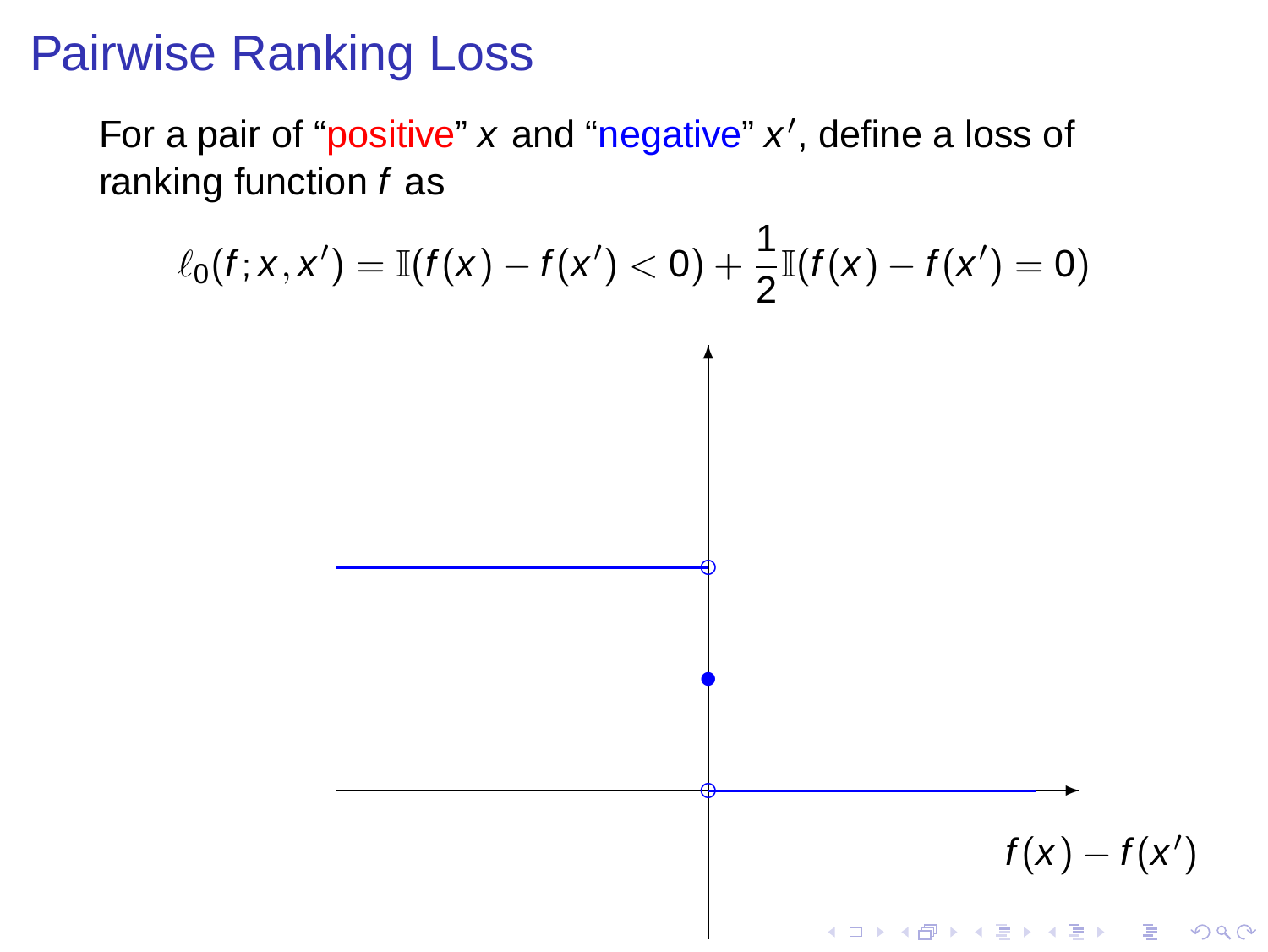# Bipartite Ranking

- $\triangleright$  Note the invariance of the pairwise loss under order-preserving transformations.
- $\blacktriangleright$  Find f minimizing the empirical ranking error

$$
R_{n_{+},n_{-}}(f) = \frac{1}{n_{+}n_{-}} \sum_{i=1}^{n_{+}} \sum_{j=1}^{n_{-}} \ell_{0}(f; x_{i}, x_{j}^{\prime})
$$
\n
$$
\sum_{i=1}^{n_{+}} \sum_{j=1}^{n_{-}} \ell_{0}(f; x_{i}, x_{j}^{\prime})
$$
\nanking value of the AUC (area curve) of  $f$ .

\nSince the following equation  $\sum_{i=1}^{n} x_{i} = 1$ , we have:

\n
$$
\sum_{i=1}^{n} x_{i} = 1
$$
\n
$$
\sum_{i=1}^{n} x_{i} = 1
$$
\n
$$
\sum_{i=1}^{n} x_{i} = 1
$$
\n
$$
\sum_{i=1}^{n} x_{i} = 1
$$
\n
$$
\sum_{i=1}^{n} x_{i} = 1
$$
\n
$$
\sum_{i=1}^{n} x_{i} = 1
$$
\n
$$
\sum_{i=1}^{n} x_{i} = 1
$$
\n
$$
\sum_{i=1}^{n} x_{i} = 1
$$
\n
$$
\sum_{i=1}^{n} x_{i} = 1
$$
\n
$$
\sum_{i=1}^{n} x_{i} = 1
$$
\n
$$
\sum_{i=1}^{n} x_{i} = 1
$$
\n
$$
\sum_{i=1}^{n} x_{i} = 1
$$
\n
$$
\sum_{i=1}^{n} x_{i} = 1
$$
\n
$$
\sum_{i=1}^{n} x_{i} = 1
$$
\n
$$
\sum_{i=1}^{n} x_{i} = 1
$$
\n
$$
\sum_{i=1}^{n} x_{i} = 1
$$
\n
$$
\sum_{i=1}^{n} x_{i} = 1
$$
\n
$$
\sum_{i=1}^{n} x_{i} = 1
$$
\n
$$
\sum_{i=1}^{n} x_{i} = 1
$$
\n
$$
\sum_{i=1}^{n} x_{i} = 1
$$
\nwhere  $x$  is the sum of  $x$  and  $x$  is the sum of  $x$  and  $x$  is the sum of  $x$  and 

K ロ ▶ K @ ▶ K 할 ▶ K 할 ▶ . 할 . K 9 Q @

 $\blacktriangleright$  Minimizing rank error is equival maximizing AU under ROC cui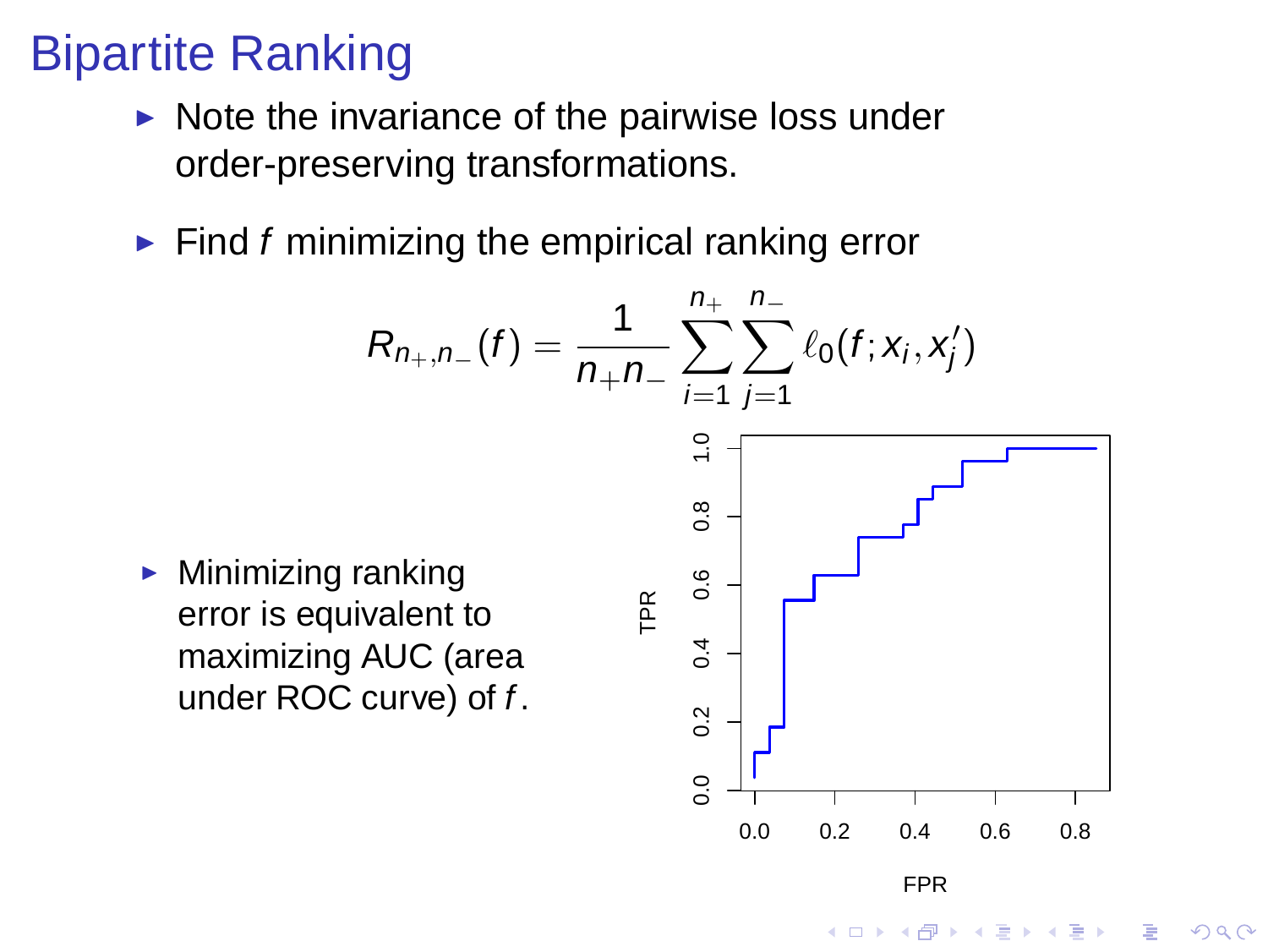## Likelihood Ratio Minimizes Ranking Risk

Clémençon et al. (2008), Uematsu and Lee (2011), and Gao and Zhou (2012)

Theorem

Define  $f_0^*$  $S_0^*(x)=g_+(x)/g_-(x)$ , and let  $\mathcal{R}_0(f)=\pmb{E}(\ell_0(f;X,X'))$ denote the ranking risk of f under the bipartite ranking loss. Then for any ranking function f,

> $R_0(f_0^*)$  $S_0^*$ )  $\leq R_0(f)$ .

### Remark

Connection to posterior probability in classification:

$$
P(Y = 1 | X = x) = \frac{\pi_+ g_+(x)}{\pi_+ g_+(x) + \pi_- g_-(x)} = \frac{f_0^*(x)}{f_0^*(x) + (\pi_-/\pi_+)}
$$

**A DIA K F A REIN A RIA K DIA K DIA R**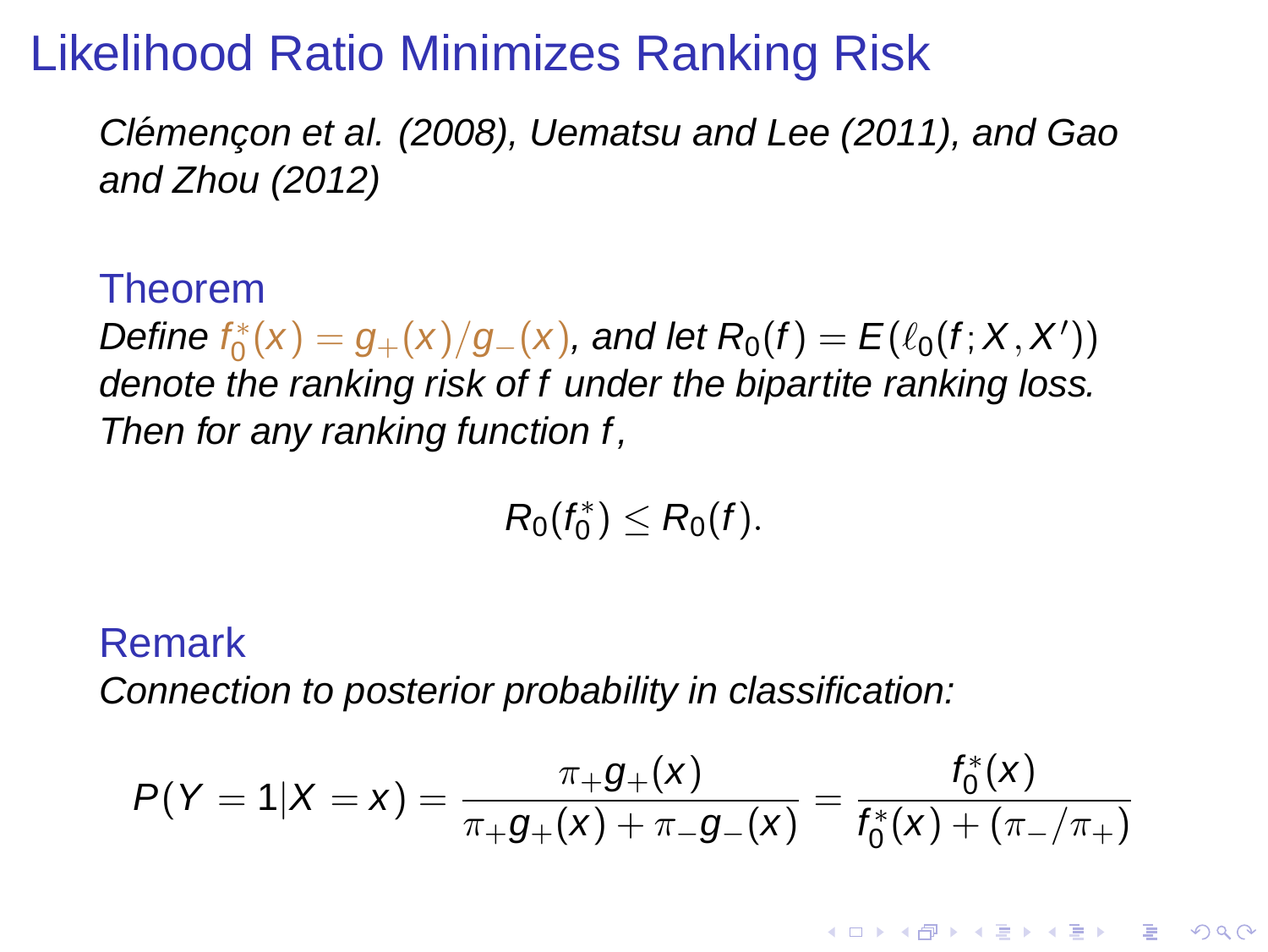# Classification, Ranking and Regression

Regression:  $p_+(x) = P(Y = 1 | X = x)$  or log  $\frac{p_+(x)}{1-p_+(x)}$ 

Ranking: order-preserving transformation of  $p_{+}(x)$  or likelihood ratio  $g_{+}(x)/g_{-}(x)$ 

K ロ ▶ K @ ▶ K 할 ▶ K 할 ▶ . 할 . K 9 Q @

Classification: sgn $(p_+(x) - \frac{1}{2})$  $\frac{1}{2}$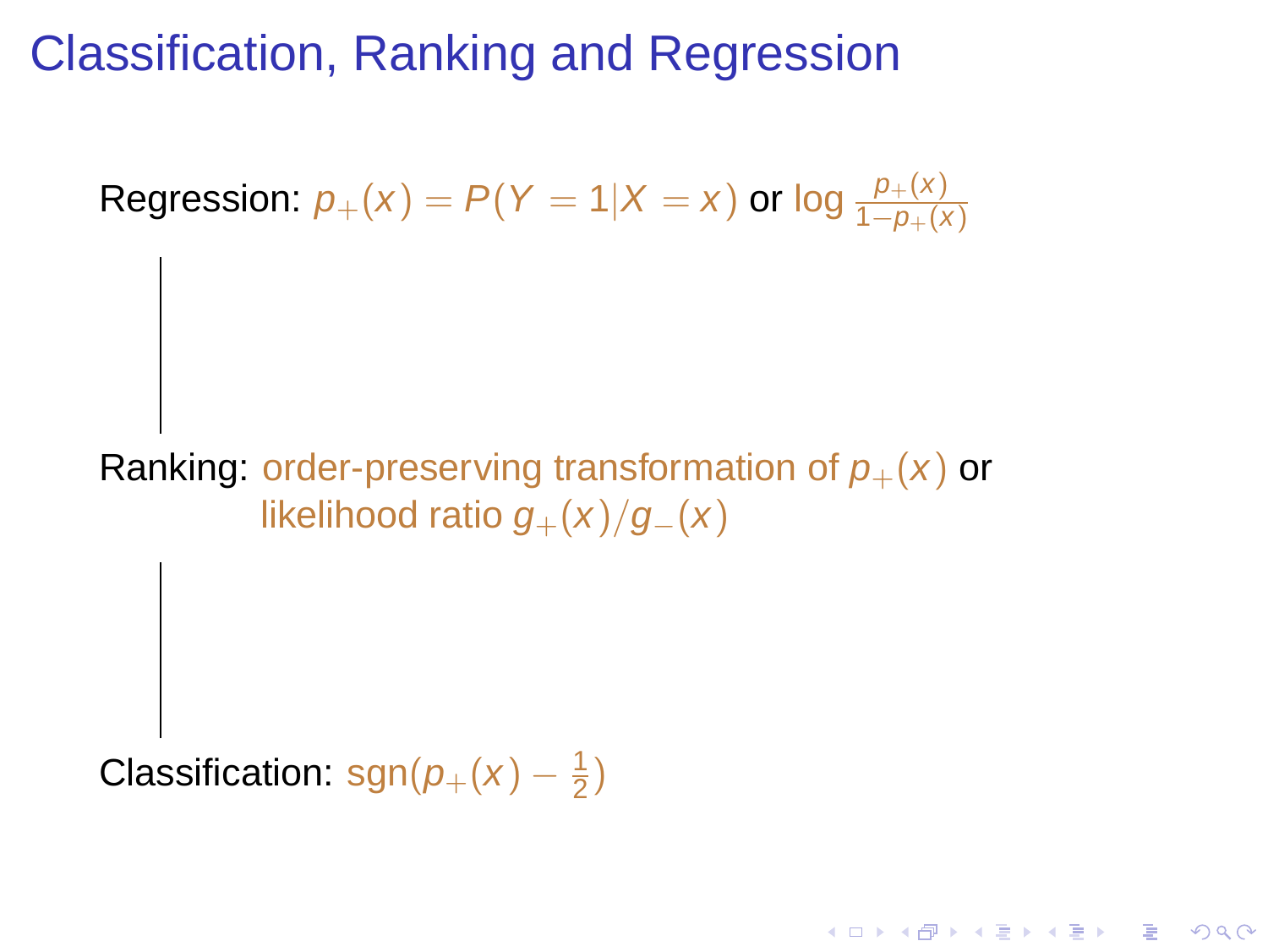## Convex Surrogate Loss for Bipartite Ranking

 $\blacktriangleright$  Exponential loss in RankBoost (Freund et al. 2003):

 $\ell(f; x, x') = \exp(-(f(x) - f(x')))$ 

 $\blacktriangleright$  Hinge loss

in RankSVM (Joachims 2002) and AUCSVM (Rakotomamonjy 2004, Brefeld and Scheffer 2005):

$$
\ell(f; x, x') = (1 - (f(x) - f(x')))_+
$$

► Logistic loss (cross entropy) in RankNet (Burges et al. 2005):

 $\ell(f; x, x') = \log(1 + \exp(-(f(x) - f(x')))$ 

**A DIA K F A REIN A RIA K DIA K DIA R**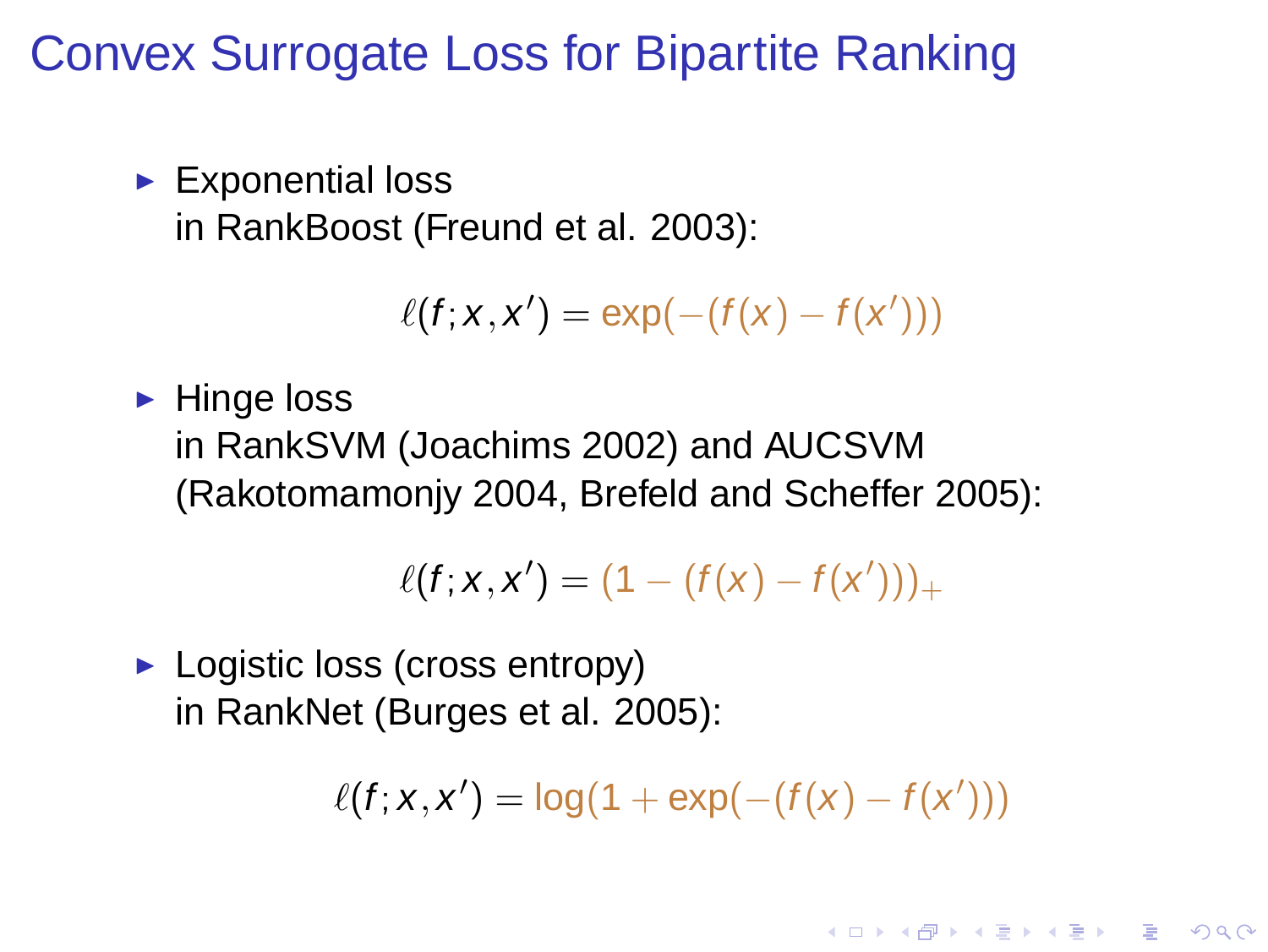

Bartlett et al. (2006), Convexity, Classification, and Risk Bounds

(ロトメ部) (文書) (文書)

 $\equiv$  990

Is classification-calibration sufficient for ranking consistency?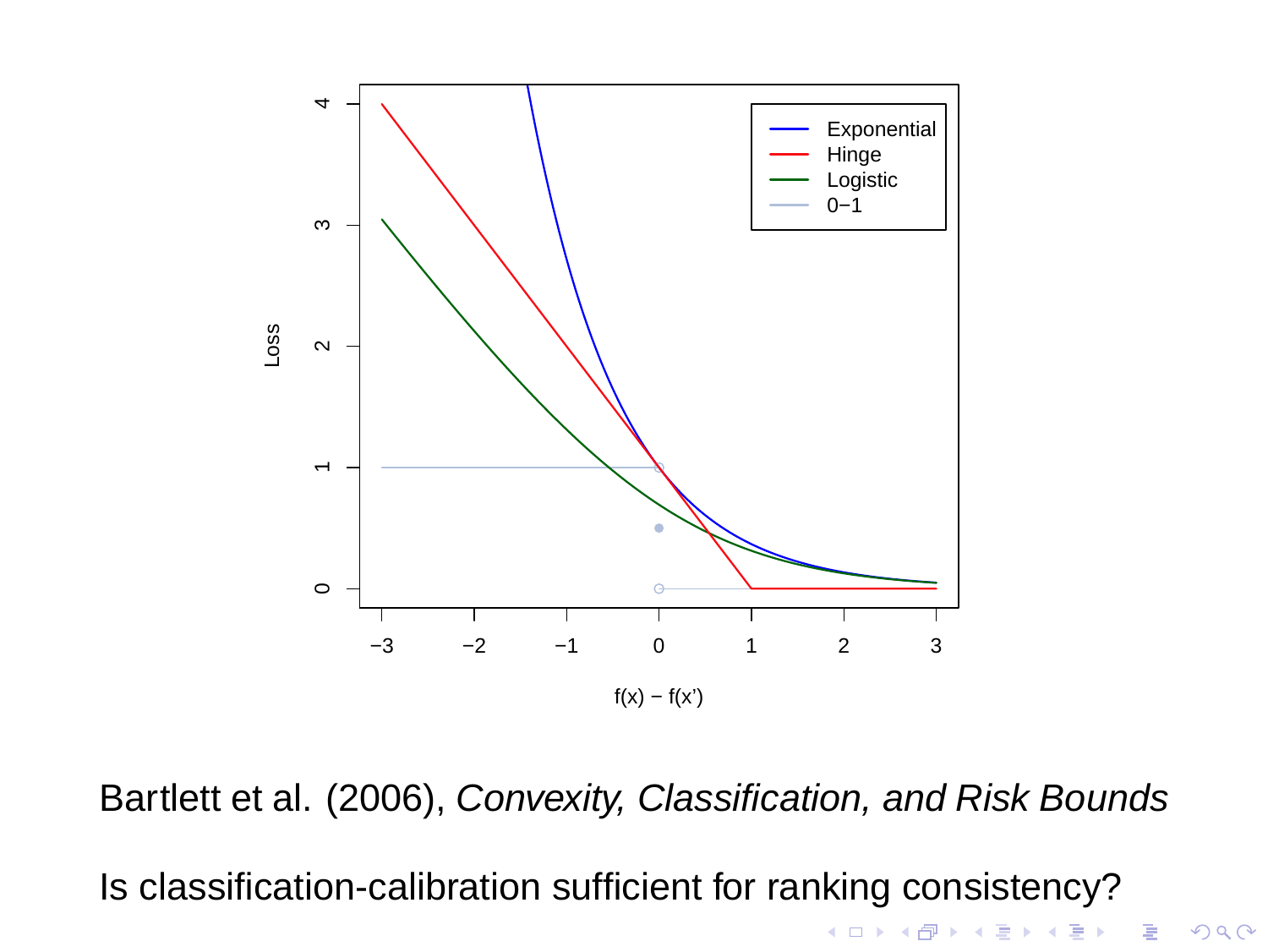# Optimal Ranking Function Under Convex Loss

## Theorem

Suppose that  $\ell$  is differentiable,  $\ell'(s) < 0$  for all  $s \in \mathbb{R}$ , and  $\ell^{\prime}(-s)/\ell^{\prime}(s) = \exp(s/\alpha)$  for some positive constant  $\alpha$ . Let  $f^*$  be the best ranking function  $f$  minimizing  $R_{\ell}(f) = E[\ell(f; X, X')]$ . Then

 $f^*(x) = \alpha \log(g_+(x)/g_-(x))$  up to a constant.

## Remark

For RankBoost,  $\ell(s) = e^{-s}$ , and  $\ell'(-s)/\ell'(s) = e^{2s}$ .  $f^*(x) = \frac{1}{2} \log(g_+(x)/g_-(x)).$ 

For RankNet,  $\ell(s) = \log(1 + e^{-s})$ , and  $\ell'(-s)/\ell'(s) = e^{s}$ .  $f^*(x) = \log(g_+(x)/g_-(x)).$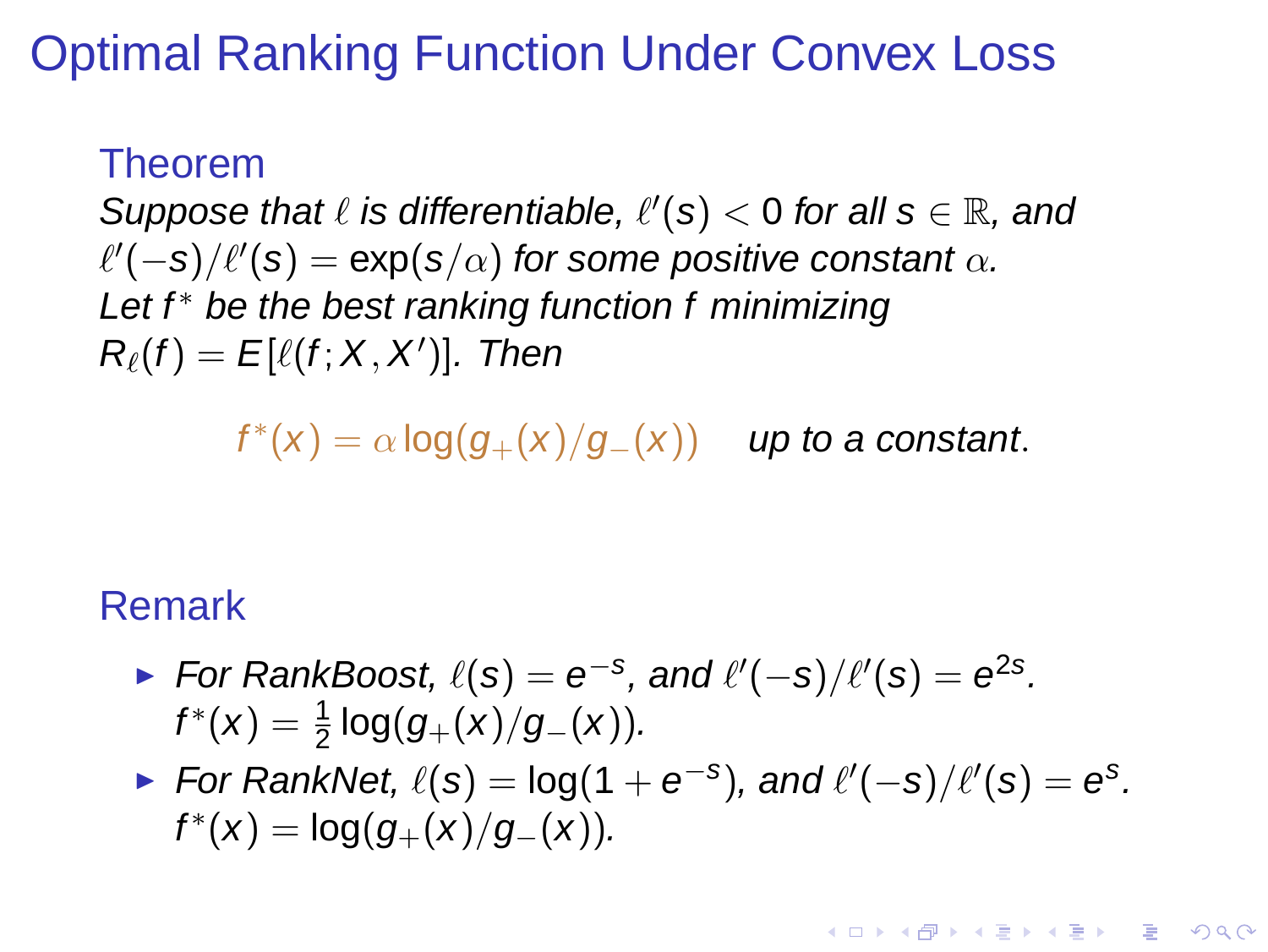# Ranking-Calibrated Loss

## Theorem

Suppose that  $\ell$  is convex, non-increasing, differentiable and  $\ell'(0) < 0$ . Then for almost every  $(x, z)$ ,  $\frac{g_+( \mathrm{\mathsf{x}} )}{g_-( \mathrm{\mathsf{x}} )} > \frac{g_+( \mathrm{\mathsf{z}} )}{g_-( \mathrm{\mathsf{z}} )}$  $\frac{g_+(z)}{g_-(z)}$  implies  $f^*(x) > f^*(z)$ .

### Remark

For RankSVM,  $\ell(s) = (1 - s)_+$  with singularity at  $s = 1$  could yield ties in ranking (leading to inconsistency) while  $\ell(\mathsf{s}) = (1-\mathsf{s})_+^2$  is ranking-calibrated.

**A DIA K F A REIN A RIA K DIA K DIA R**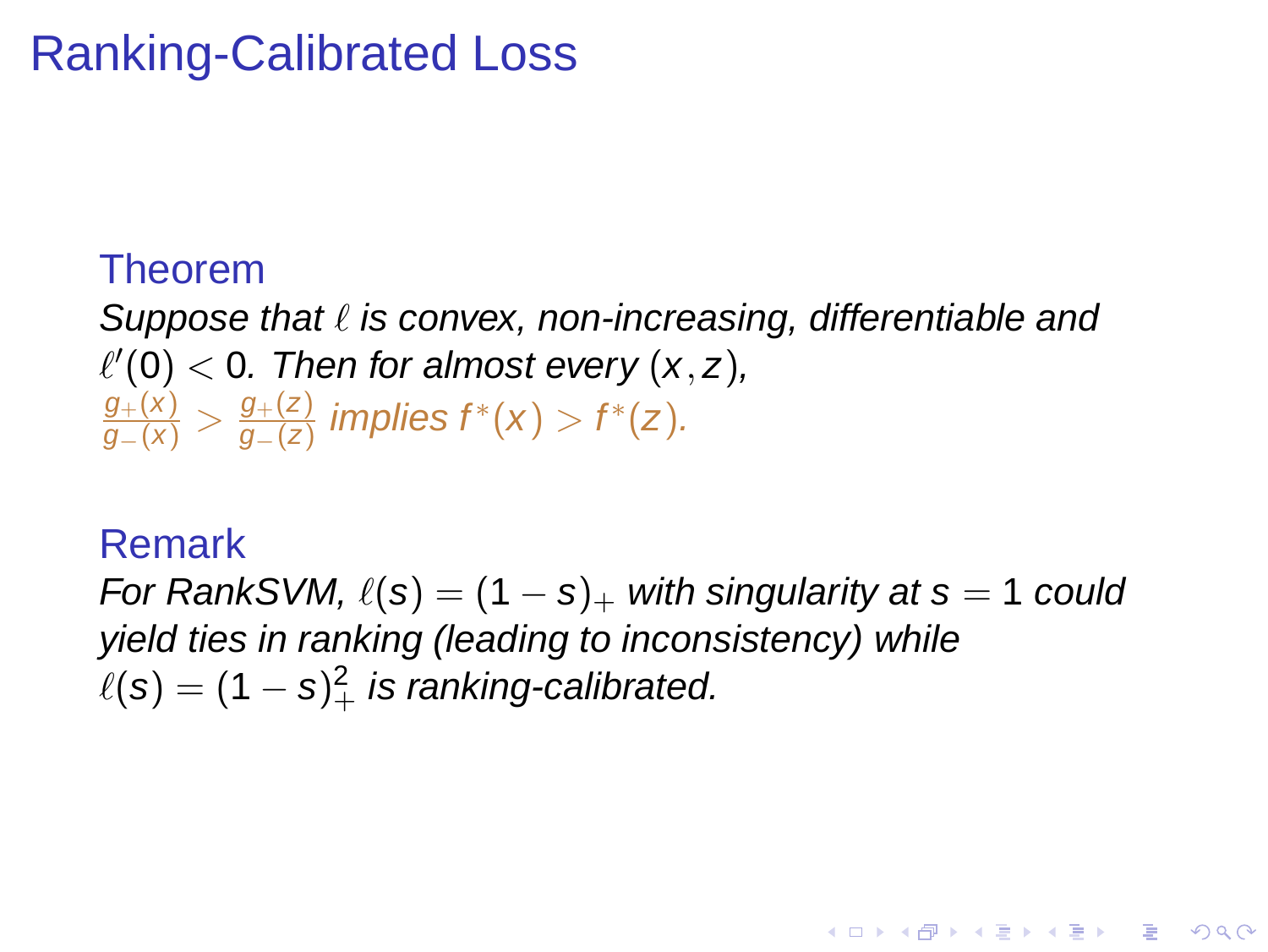## Toy Example: RankSVM

$$
\blacktriangleright \ \mathcal{X} = \{x_1, x_2, x_3\} \text{ and } \frac{g_+(x_1)}{g_-(x_1)} < \frac{g_+(x_2)}{g_-(x_2)} < \frac{g_+(x_3)}{g_-(x_3)}
$$

► To identify  $f^*$  minimizing  $E(1 - (f(X) - f(X')))_+$ , let  $s_1 = f(x_2) - f(x_1)$  and  $s_2 = f(x_3) - f(x_2)$ , and take the risk as a function of  $s_1$  and  $s_2$ .

• Let 
$$
\Delta_{12} = \frac{g_{-}(x_1)}{g_{+}(x_1)} - \left(\frac{g_{-}(x_2)}{g_{+}(x_2)} + \frac{g_{-}(x_3)}{g_{+}(x_2)}\right)
$$
 and  
\n
$$
\Delta_{23} = \frac{g_{+}(x_3)}{g_{-}(x_3)} - \left(\frac{g_{+}(x_2)}{g_{-}(x_2)} + \frac{g_{+}(x_1)}{g_{-}(x_2)}\right).
$$

For  $f^*$ , the optimal increments  $s_1^*$  $s_1^*$  and  $s_2^*$  $\frac{*}{2}$  are:

\n- (i) if 
$$
\Delta_{12} > 0
$$
 and  $\Delta_{23} > 0$ ,  $(s_1^*, s_2^*) = (1, 1)$
\n- (ii) if  $\Delta_{23} < 0$  and  $g_+(x_2) > g_-(x_2)$ ,  $(s_1^*, s_2^*) = (1, 0)$
\n- (iii) if  $\Delta_{12} < 0$  and  $g_+(x_2) < g_-(x_2)$ ,  $(s_1^*, s_2^*) = (0, 1)$
\n

**KORKARYKERKE PORCH**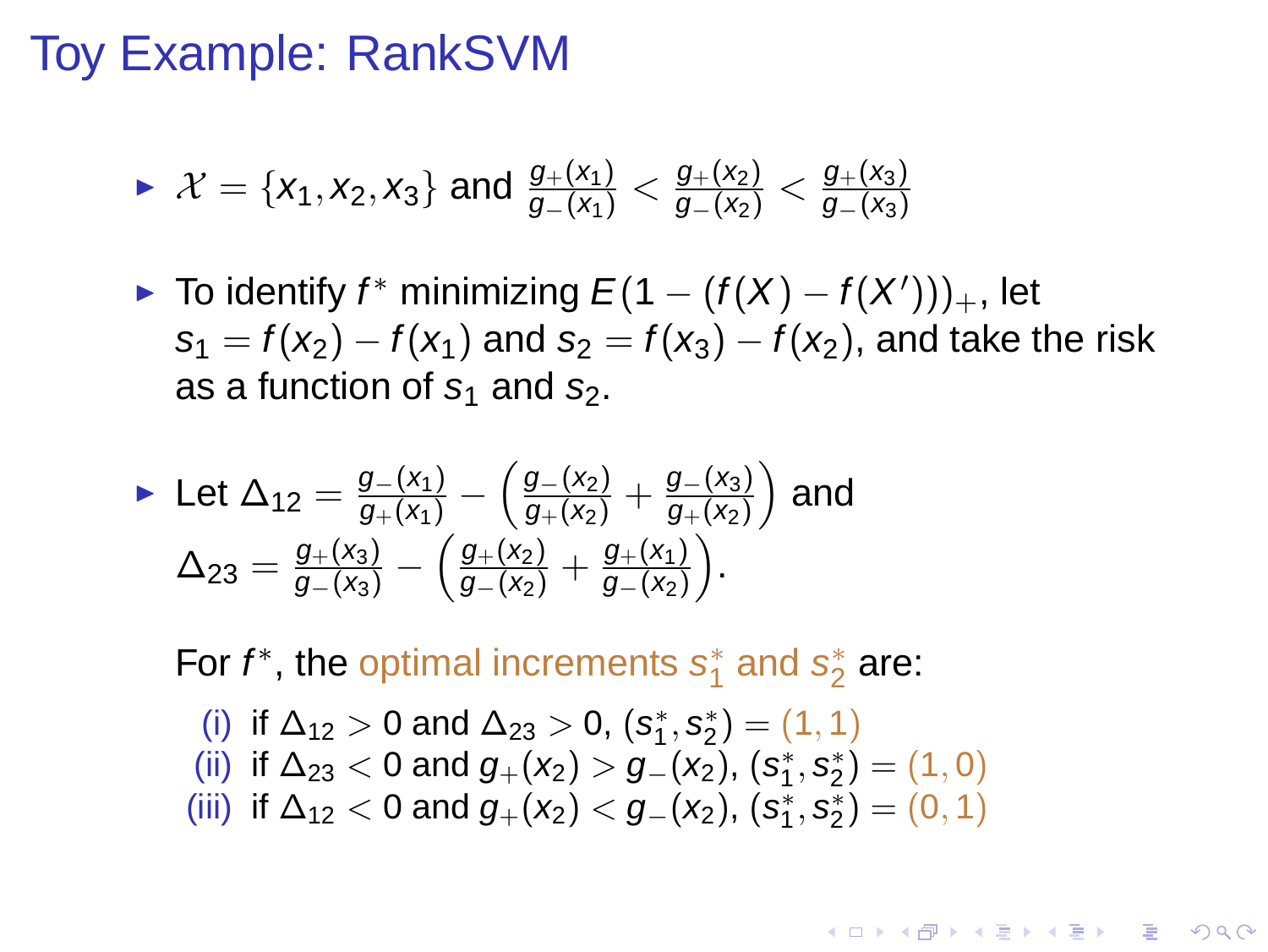## RankSVM Can Produce Ties

### Theorem

Let  $f^* = \arg \min_f E(1 - (f(X) - f(X')))_+$ . Suppose that  $f^*$  is unique up to an additive constant.

- (i) For discrete  $X$ , a version of  $f^*$  is integer-valued.
- (ii) For continuous X, there exists an integer-valued function whose risk is arbitrarily close to the minimum risk.

**KORK ERKERK EI VOOR** 

## Remark

- ▶ Scores from RankSVM exhibit granularity.
- $\triangleright$  Ranking with the hinge loss is not consistent!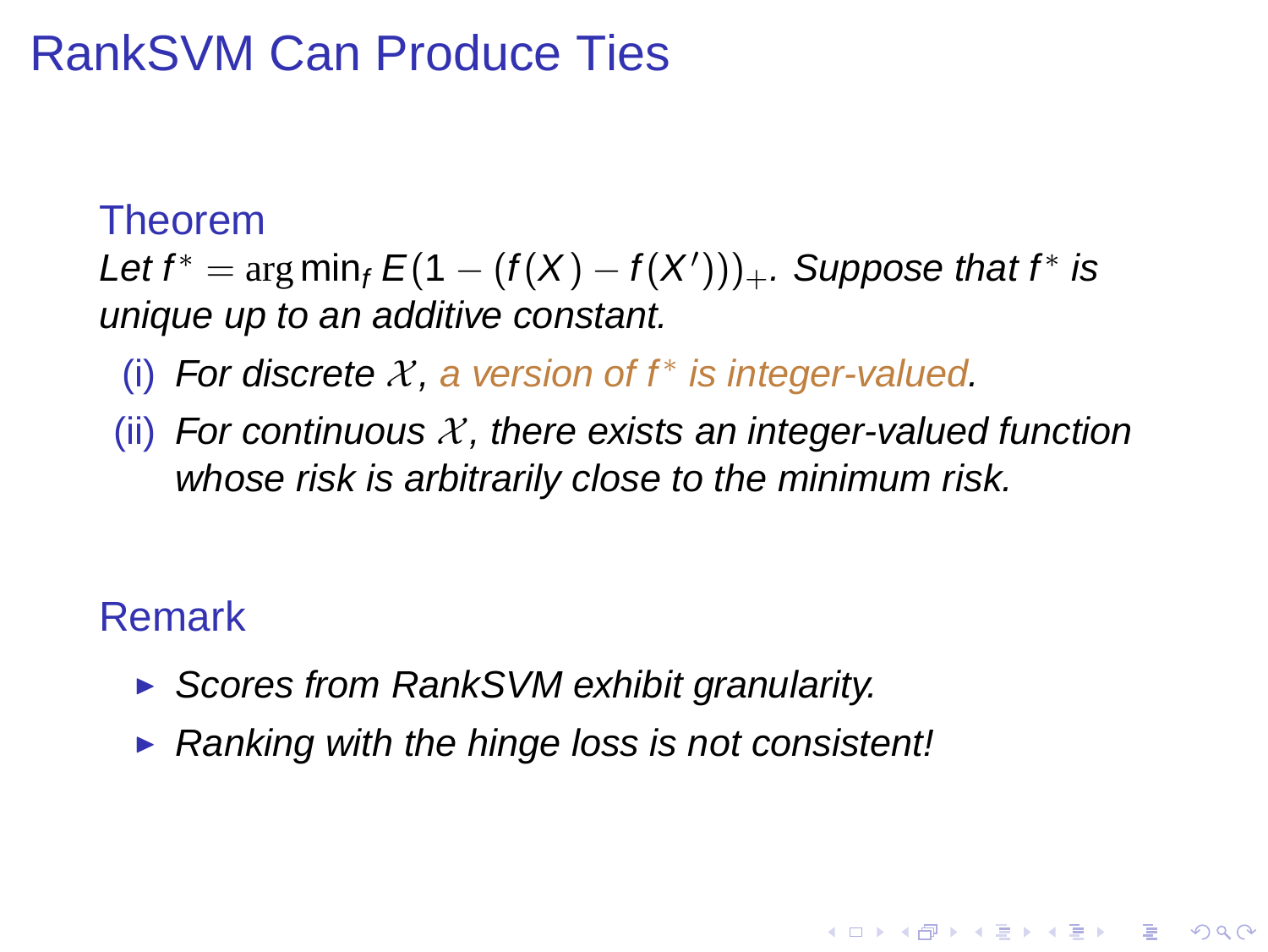## Numerical Illustration

 $\blacktriangleright$  Simulation setting:  $X \sim N(1, 1)$  and  $X' \sim N(-1, 1)$  $log(q_{+}(x)/q_{-}(x)) = 2x$  with 'Bayes' ranking error of  $P(X < X') = \Phi(-\sqrt{2}) \approx 0.07865$ 

- ► Generate  $\{(x_i, +1)\}_{i=1}^n \cup \{(x'_j, +1)\}_{i=1}^n$  $j'$ , -1) $\}_{j=1}^n$ where  $n$ : sample size for each category
- ► Apply AUC maximizing SVM (Brefeld and Scheffer 2005) with a Gaussian kernel K

$$
\min_{f \in \mathcal{H}_K} \quad C \sum_{i,j} \left(1 - (f(\mathbf{x}_i) - f(\mathbf{x}'_j))\right)_+ + ||f||^2
$$

**A DIA K F A REIN A RIA K DIA K DIA R**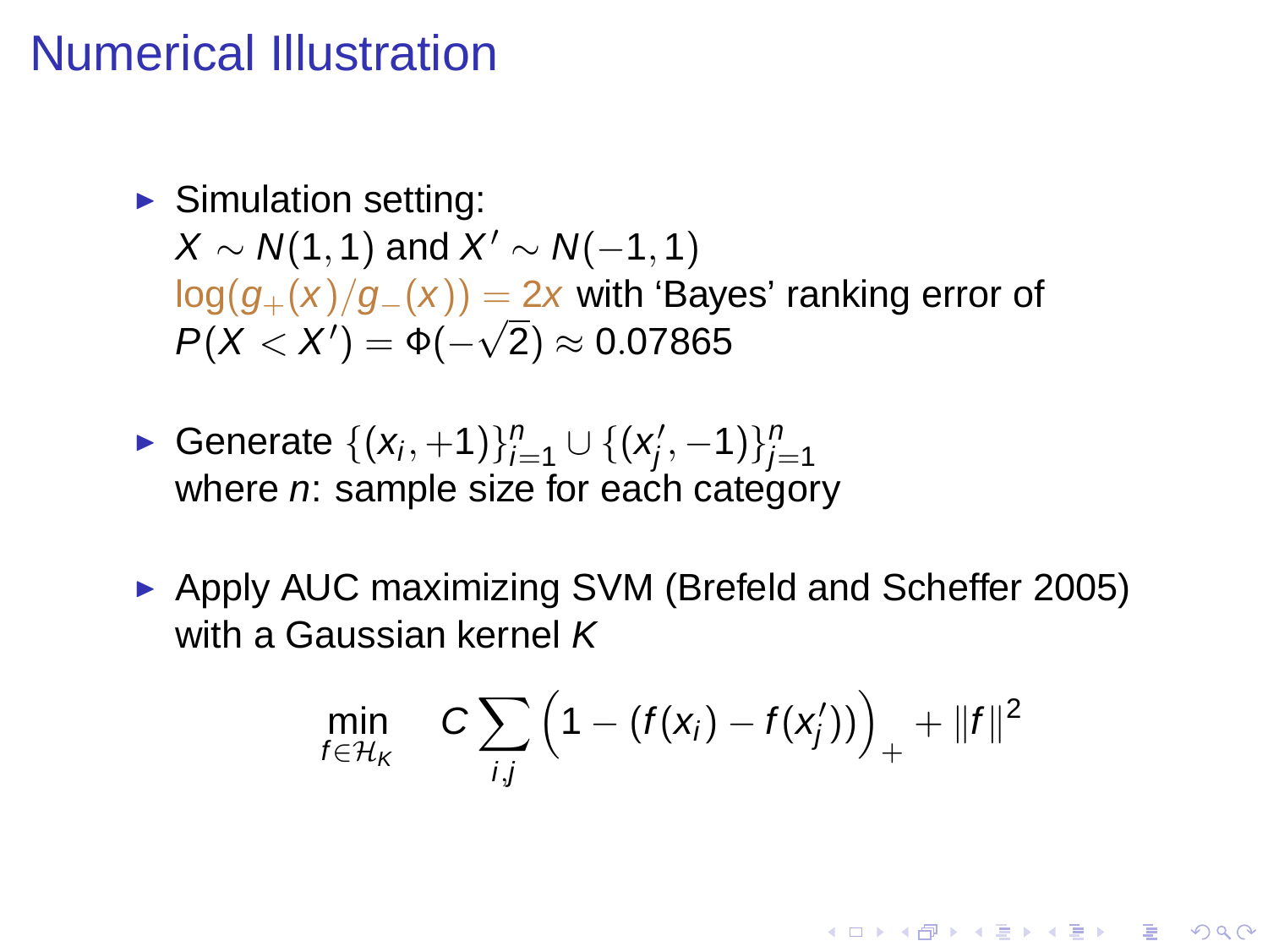

<span id="page-17-0"></span>Figure: The solid lines are the estimated ranking functions, and the dotted lines are step functions with minimal risk.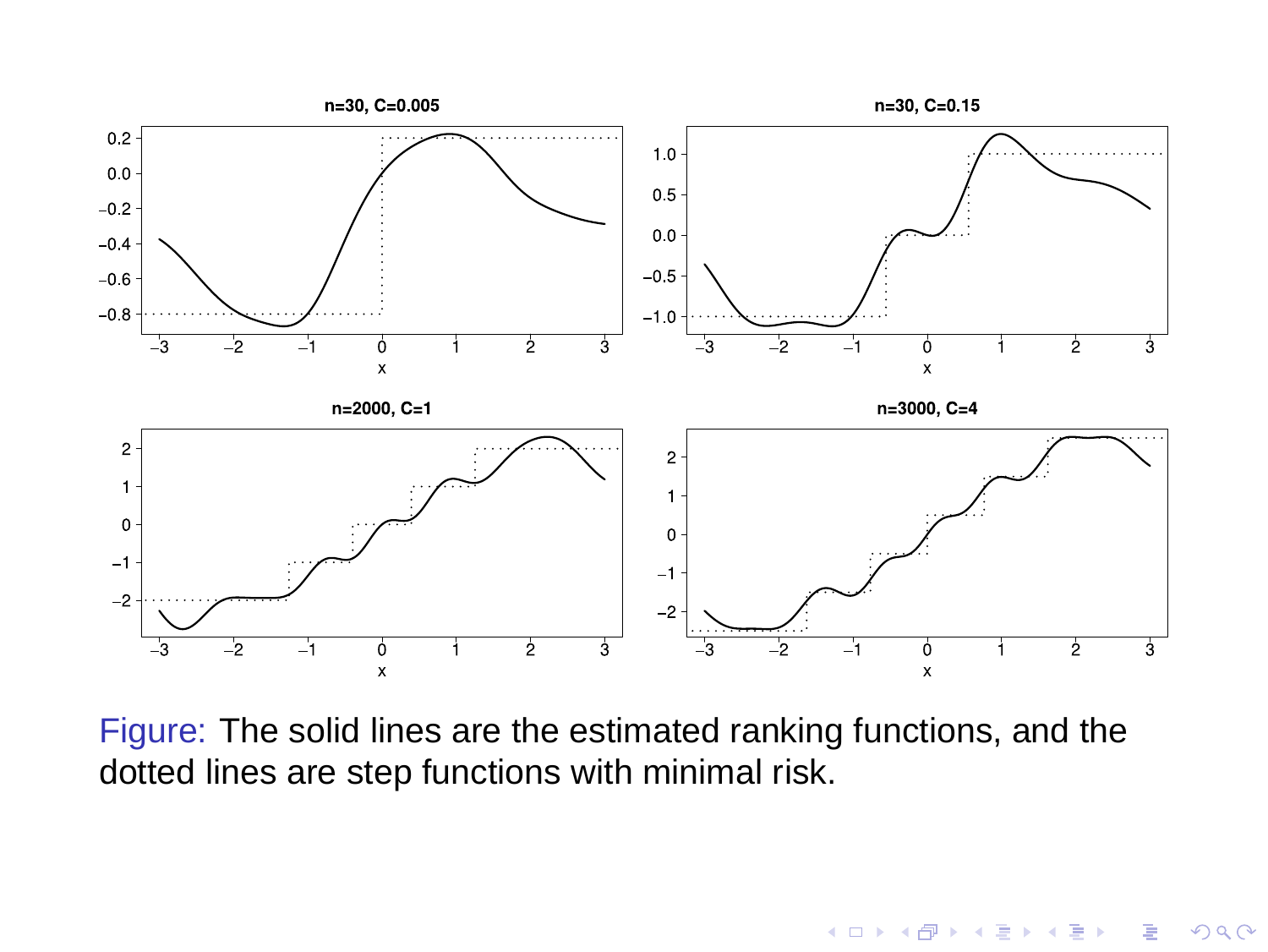## Extension to Multipartite Ranking

In general  $(k \ge 2)$ , for a pair of  $(x, y)$  and  $(x', y')$  with  $y > y'$ , define a loss of ranking function f as

 $\ell_0(f; x, x', y, y') = c_{y'y}l(f(x) < f(x')) + \frac{1}{2}c_{y'y}l(f(x) = f(x'))$ 

**A DIA K F A REIN A RIA K DIA K DIA R** 

where  $c_{y'y}$  is the cost of misranking a pair of y and y'. (Waegeman et al. 2008)

<span id="page-18-0"></span>Again,  $\ell_0$  is invariant under order-preserving transformations.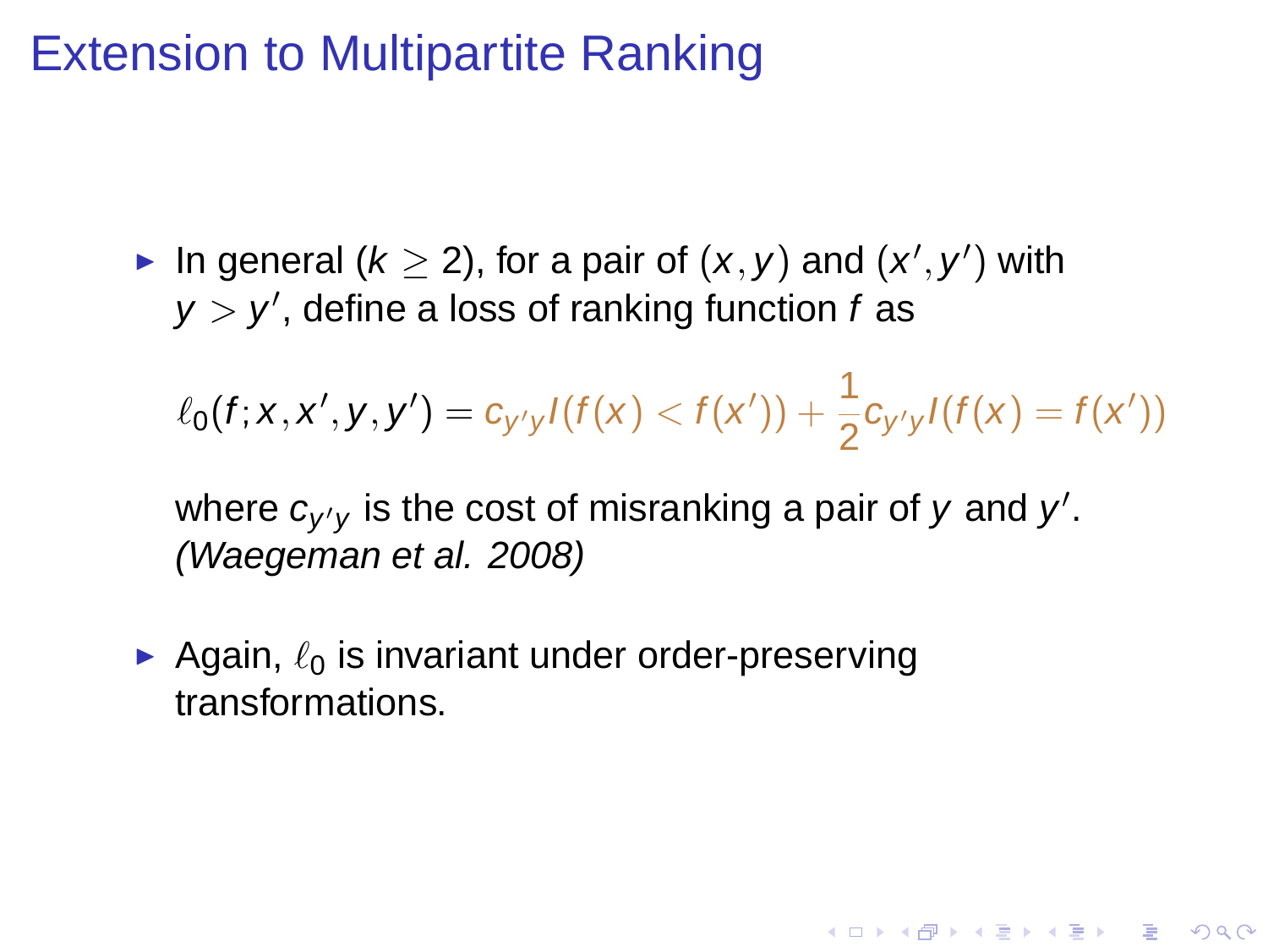# Optimal Ranking Function for Multipartite Ranking

Theorem (i) When  $k = 3$ , let  $f_0^*(x) = \frac{c_{12}P(Y = 2|x) + c_{13}P(Y = 3|x)}{c_{12}P(Y = 1|x) + c_{22}P(Y = 2|x)}$  $\frac{c_{12}C_1}{c_{13}P(Y=1|x)+c_{23}P(Y=2|x)}$ Then for any ranking function f,

$$
R_0(f_0^*;\boldsymbol{c})\leq R_0(f;\boldsymbol{c}).
$$

(ii) When  $k > 3$  and let  $f_0^*(x) = \frac{\sum_{i=2}^k c_{1i} P(Y = i | x)}{\sum_{i=1}^{k-1} c_{1i} P(Y = i | x)}$  $\sum_{j=1}^{k-1} c_{jk} P(Y = j | x)$ . If  $c_{1k} c_{ii} = c_{1i} c_{ik} - c_{1i} c_{ik}$  for all  $1 < j < i < k$ , then for any ranking function f,

$$
R_0(f_0^*;\boldsymbol{c})\leq R_0(f;\boldsymbol{c}).
$$

Remark

<span id="page-19-0"></span>Let  $c_{ji}=(s_i-s_j)$ w $_i$ w $_j$ l $(i>j)$  for some increasing scale  $\left\{s_j\right\}_{j=1}^k$ and non-negat[i](#page-18-0)ve weight  $\left\{\textit{w}_j\right\}_{j=1}^k$  $\left\{\textit{w}_j\right\}_{j=1}^k$  $\left\{\textit{w}_j\right\}_{j=1}^k$ . e.g. c $_{ji}=(i-j)l(i\geq j)$  $_{ji}=(i-j)l(i\geq j)$  $_{ji}=(i-j)l(i\geq j)$  $_{ji}=(i-j)l(i\geq j)$  $_{ji}=(i-j)l(i\geq j)$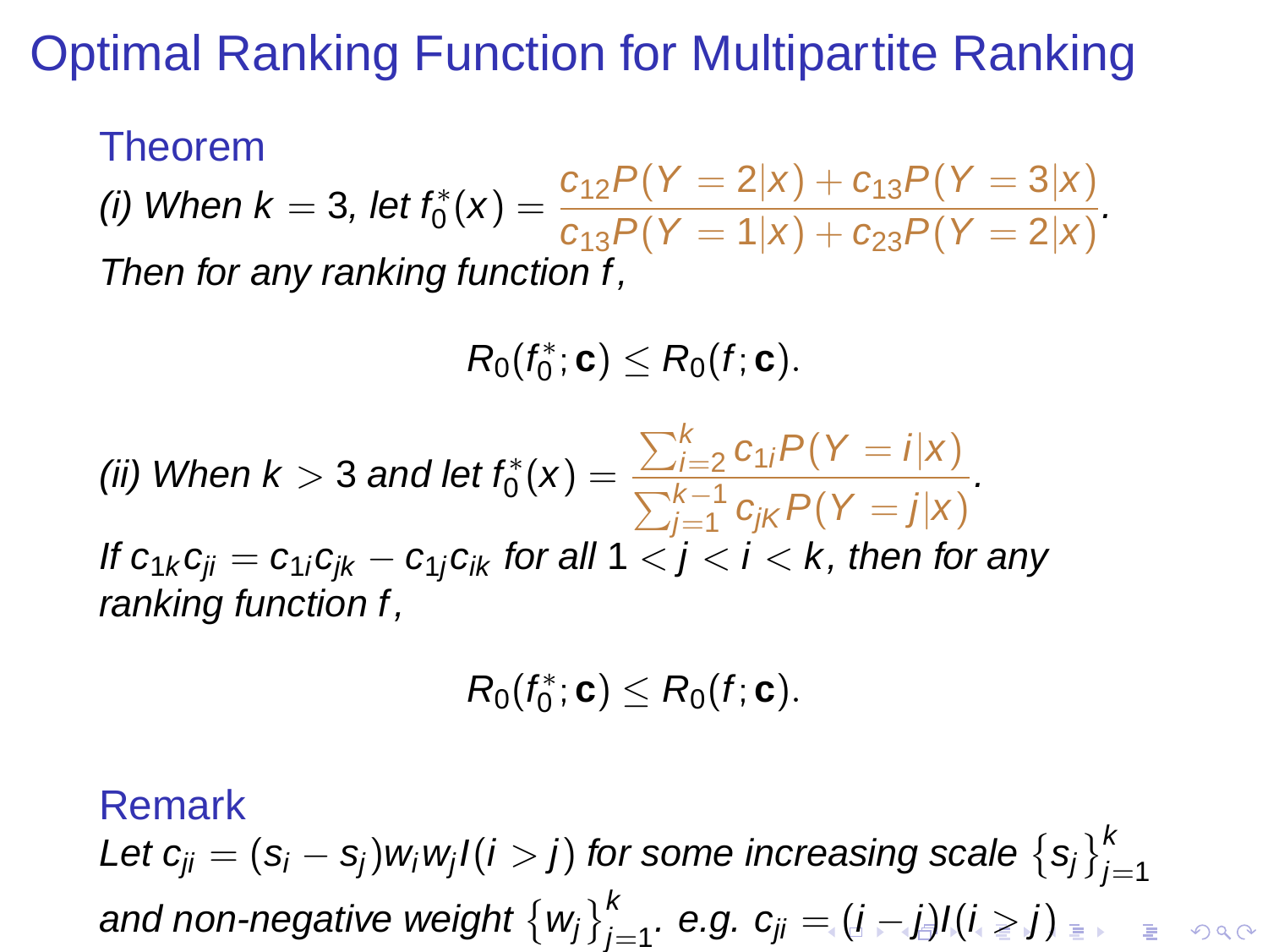## Ordinal Regression

► Ordinal regression is commonly used to analyze data with ordinal responses in practice.

$$
\begin{array}{ccccccccc}\ny=1 & 2 & \cdots & k-1 & k \\
\hline\n-\infty & = & \theta_0 & \theta_1 & \theta_2 & \cdots & \theta_{k-2} & \theta_{k-1} & \theta_k = \infty\n\end{array}
$$

 $\triangleright$  A typical form of loss in ordinal regression for f with thresholds  $\left\{\theta_j\right\}_{j=1}^{k-1}$ :

$$
\ell(f, \{\theta_j\}_{j=1}^{k-1} ; x, y) = \ell(f(x) - \theta_{y-1}) + \ell(\theta_y - f(x)),
$$

KO KKO K S A B K S B K V S A V K S B K S A V S B K S A V S B K S B K S B K S B K S B K S B K S B K S B K S B K

<span id="page-20-0"></span>where  $\theta_0 = -\infty$  and  $\theta_k = \infty$ .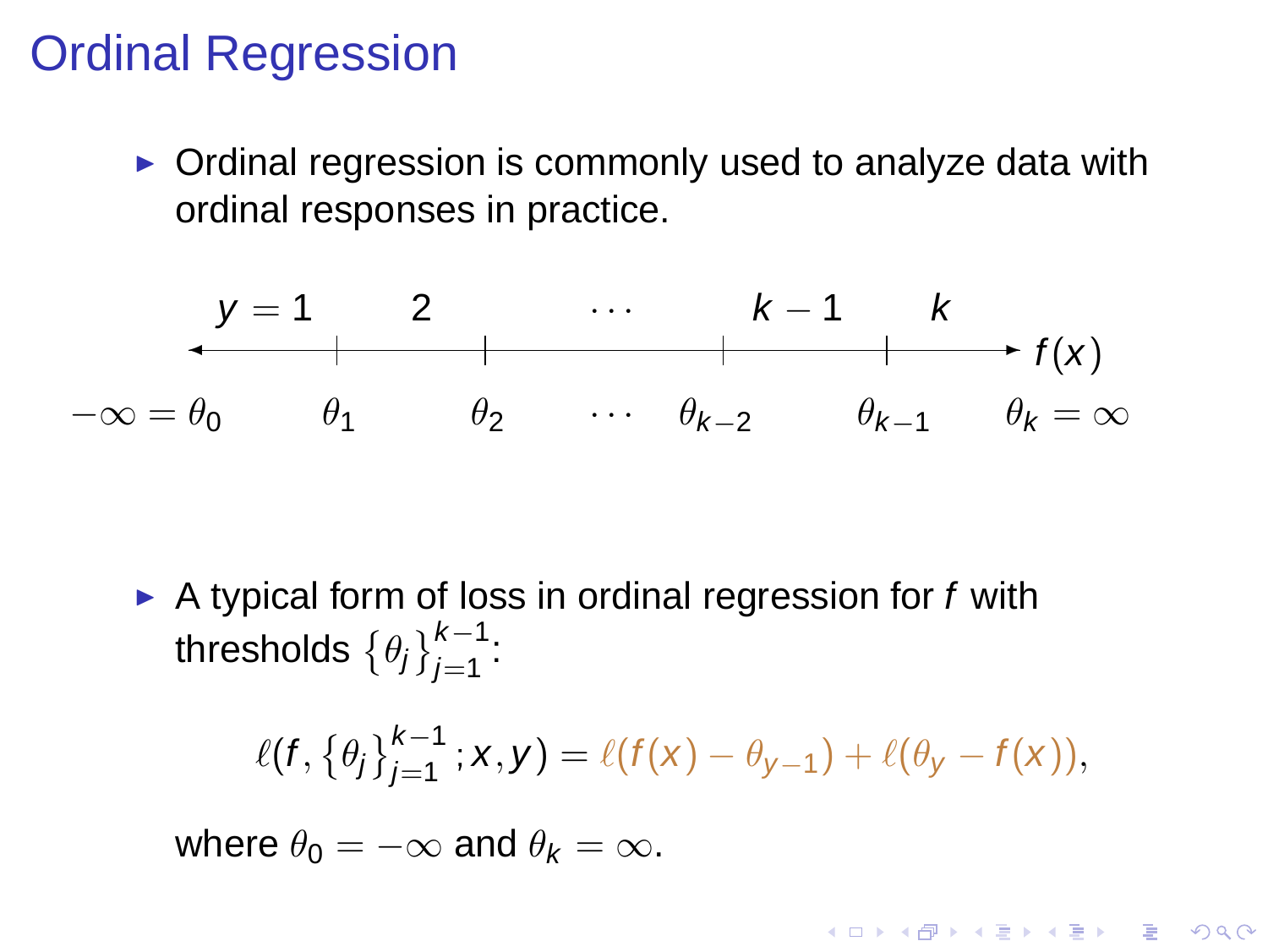Convex Loss in Ordinal Regression

▶ ORBoost (Lin and Li 2006):

 $\ell(s) = \exp(-s)$ 

▶ Proportional Odds model (McCullagh 1980, Rennie 2006):

 $\ell(s) = \log(1 + \exp(-s))$ 

<span id="page-21-0"></span>► Support Vector Ordinal Regression (Herbrich et al. 2000):

 $\ell(s) = (1-s)_+$ 

K ロ ▶ K @ ▶ K 할 ▶ K 할 ▶ | 할 | K 9 Q Q\*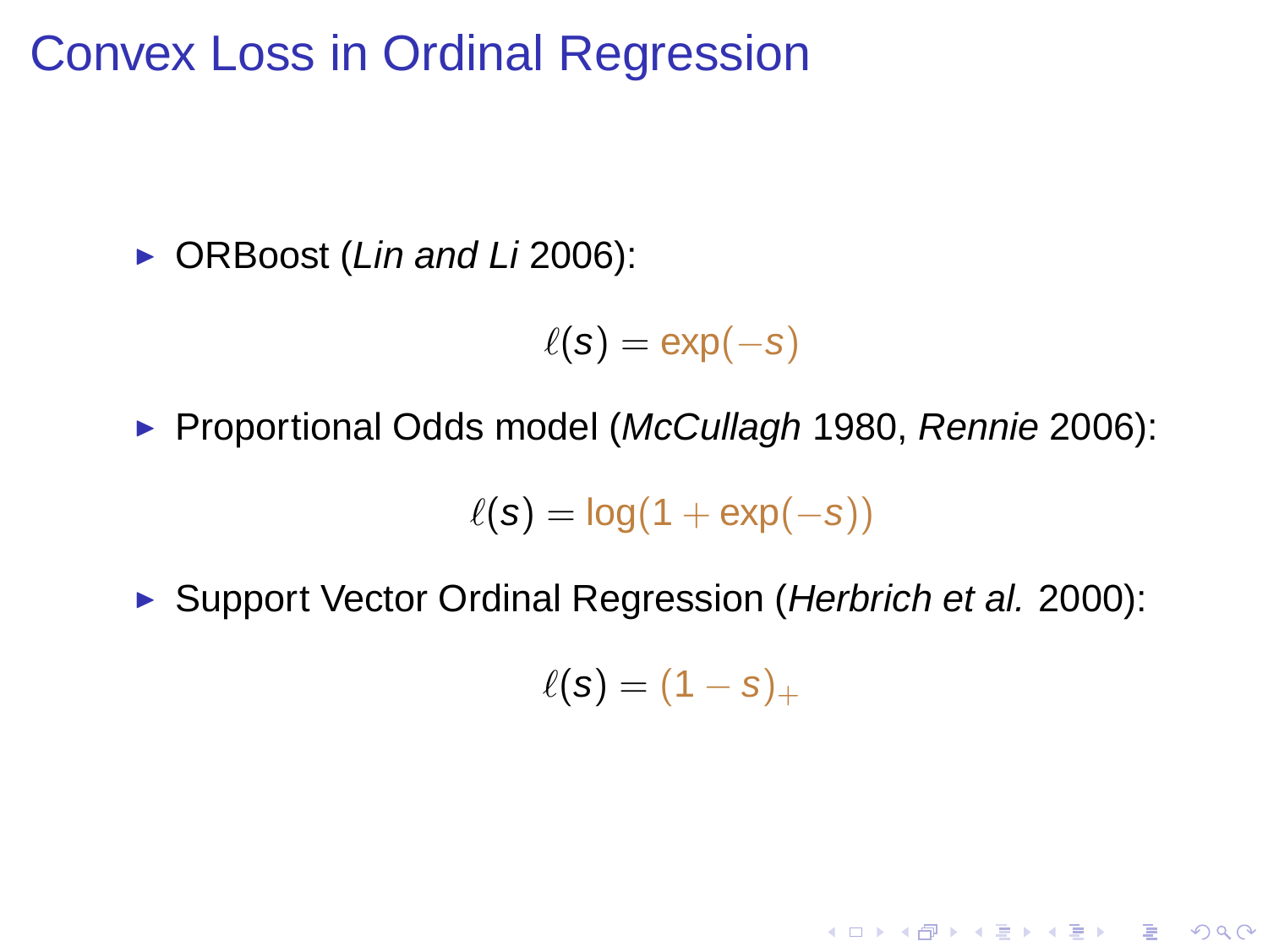Optimal Ranking Function with Ordinal Regression

Letting 
$$
p_j(x) = P(Y = j | X = x)
$$
, when  $k = 3$ ,  

$$
f_0^*(x) = \frac{c_{12}p_2(x) + c_{13}p_3(x)}{c_{13}p_1(x) + c_{23}p_2(x)}
$$

◮ Ordinal Regression Boosting (ORBoost):

$$
f^*(x) = \frac{1}{2} \log \frac{p_2(x) + \exp(\theta_2^* - \theta_1^*)p_3(x)}{\exp(\theta_2^* - \theta_1^*)p_1(x) + p_2(x)} = \frac{1}{2} \log f_0^*(x)
$$

with  $c_{12} = c_{23} = 1$  and  $c_{13} = e^{\theta_2^* - \theta_1^*}$ .

### ▶ Proportional Odds Model:  $f^*(x)$  preserves the ordering of  $r(x) = \frac{p_2(x) + p_3(x)}{p_2(x) + p_3(x)}$  $\frac{p_2(x) + p_3(x)}{p_1(x) + p_2(x)} = f_0^*$  $C_0^*(x)$  with  $c_{12} = c_{23} = c_{13} = 1$ .

<span id="page-22-0"></span>► Support Vector Ordinal Regression (SVOR):  $f^*(x)$  $f^*(x)$  $f^*(x)$  $f^*(x)$  is a non-decreasing step functio[n o](#page-21-0)f  $r(x)$  $r(x)$ .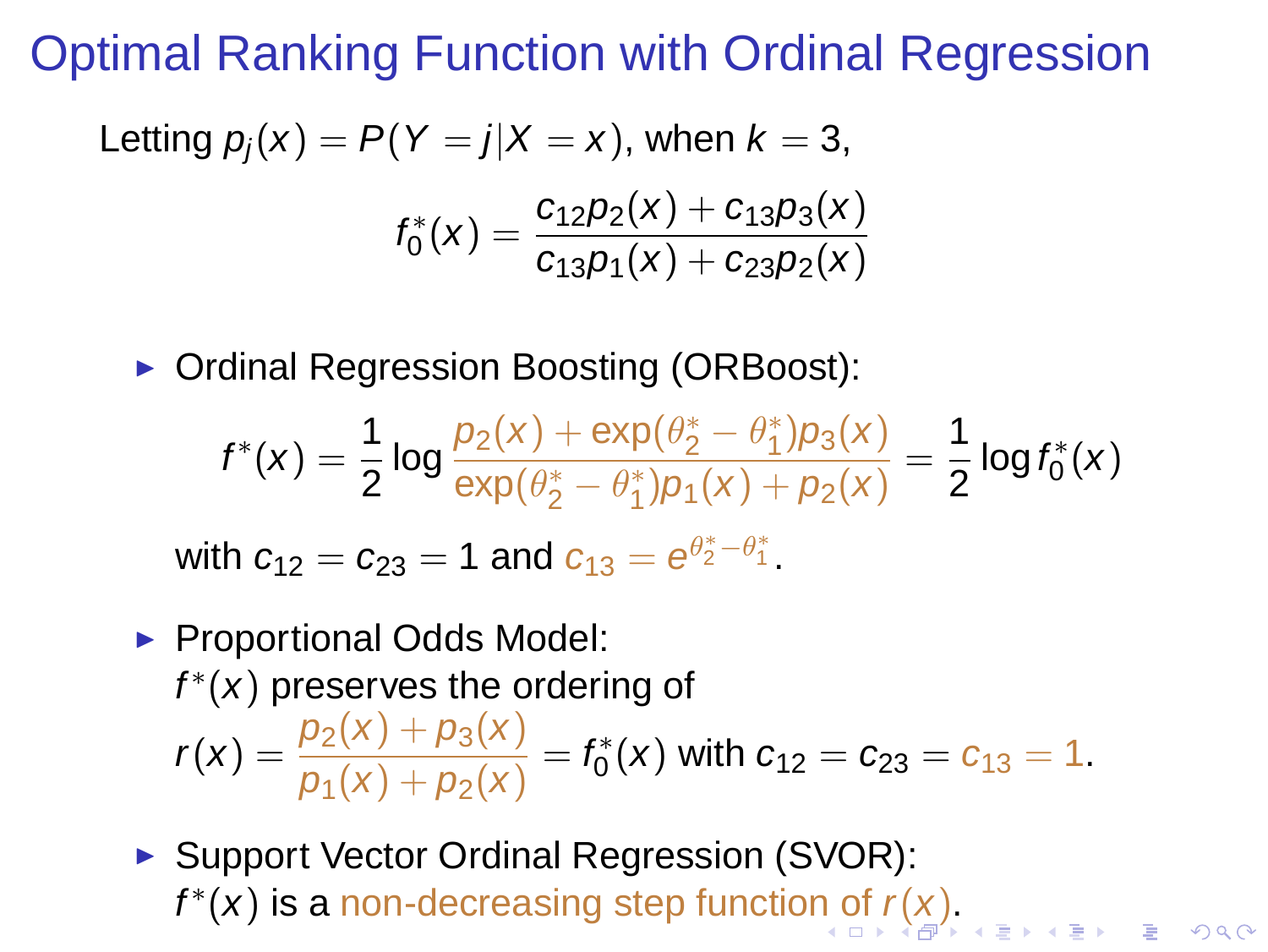## Numerical Illustration

## $\blacktriangleright$  Simulation setting:  $X|Y = 1 \sim N(-2, 1), X|Y = 2 \sim N(0, 1)$  and  $X|Y = 3 \sim N(2, 1)$

• When  $c_{12} = c_{23} = c_{13} = 1$ ,

$$
f_0^*(x) = \frac{P(Y=2|X=x) + P(Y=3|X=x)}{P(Y=1|X=x) + P(Y=2|X=x)} = \frac{e^{2x} + e^2}{e^{-2x} + e^2}.
$$

**KORKARYKERKE PORCH** 

- ► Generate 500 observations in each category.
- <span id="page-23-0"></span> $\triangleright$  Apply pairwise ranking risk minimization with exponential loss, proportional odds model, ORBoost and SVOR.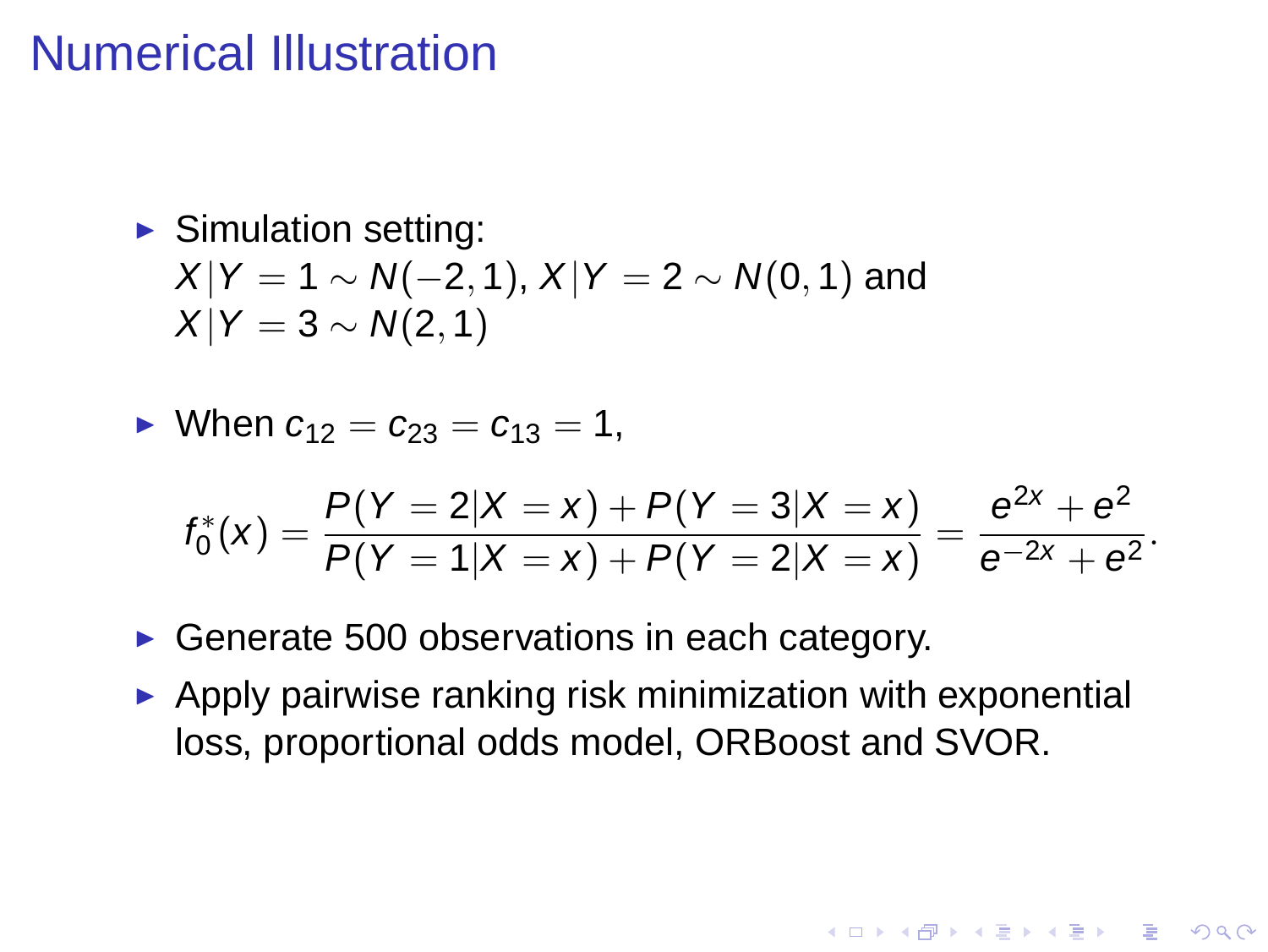

FigUIC: Theoretical ranking function (dotted line) and estimated ranking function (solid line) for pairwise ranking<br>risk minimization with exponential loss, ORBoost, proportional odds model and SVOR with implicit constrain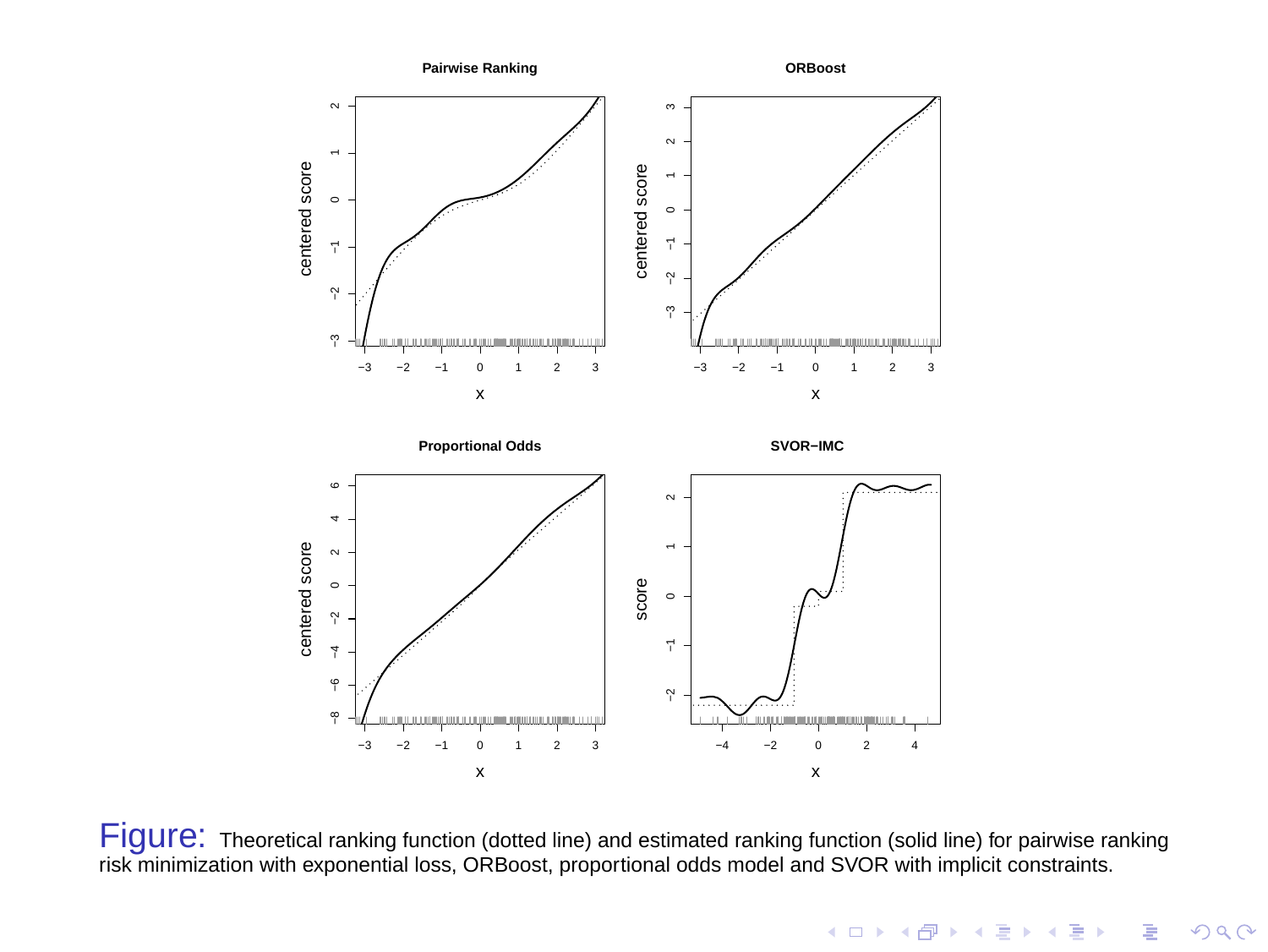## Application to Movie-Lens Data

- $\triangleright$  The data set consists of 100,000 ratings (on a scale of 1 to 5) for 1,682 movies by 943 users (GroupLens-Research).
- $\triangleright$  Contains content information about the movies (release date and genres) and demographic information about the users (age, gender and occupation).

**A DIA K F A REIN A RIA K DIA K DIA R** 

▶ Transform five categories into three categories: "Low" (1-3), "Middle" (4) and "High" (5) and check the analytical results in  $k = 3$ .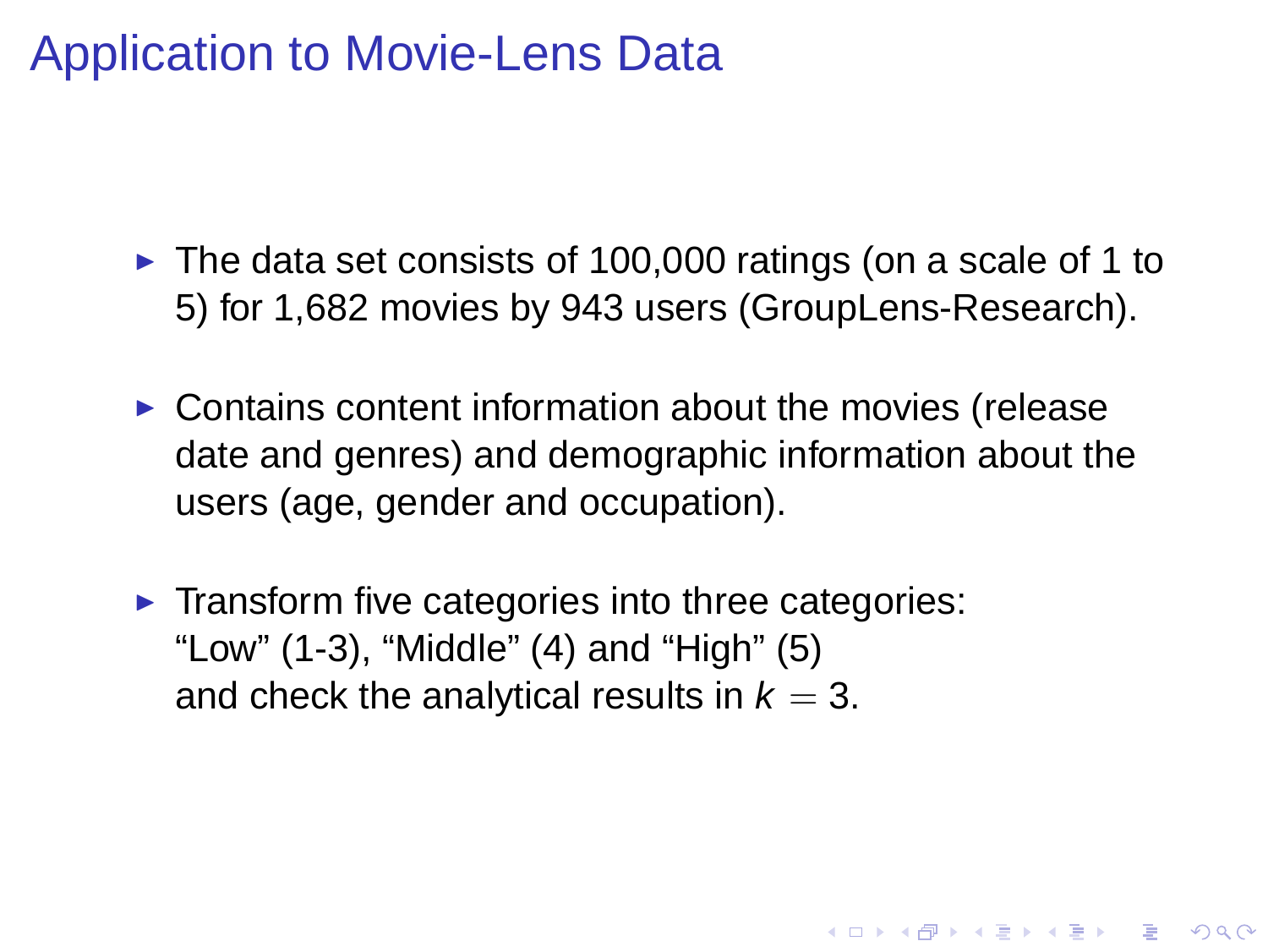

Figure: Scatter plots of ranking scores from ORBoost, regression, proportional odds model, and SVOR against pairwise ranking scores with matching cost  $c_{13}$  for MovieLens data with three categories. The solid lines indicate theoretical relation between ranking scores.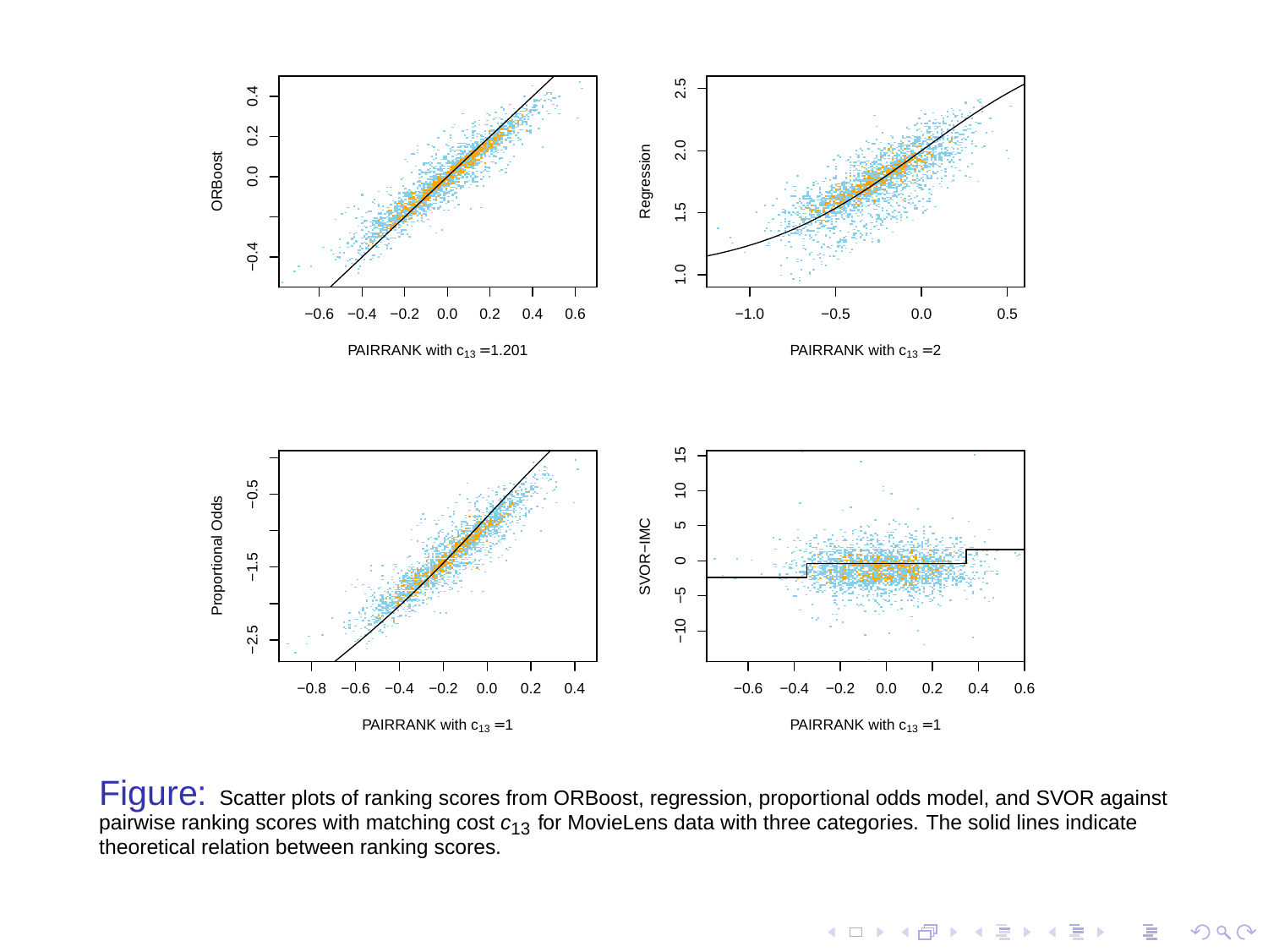## Concluding Remarks

- $\triangleright$  Provide a statistical view of ranking by identifying the optimal ranking function given loss criteria.
- $\blacktriangleright$  Illustrate the connection between ranking and classification/ordinal regression in the framework of convex risk minimization.

**KORKARYKERKE PORCH** 

 $\blacktriangleright$  Ranking requires more information than classification.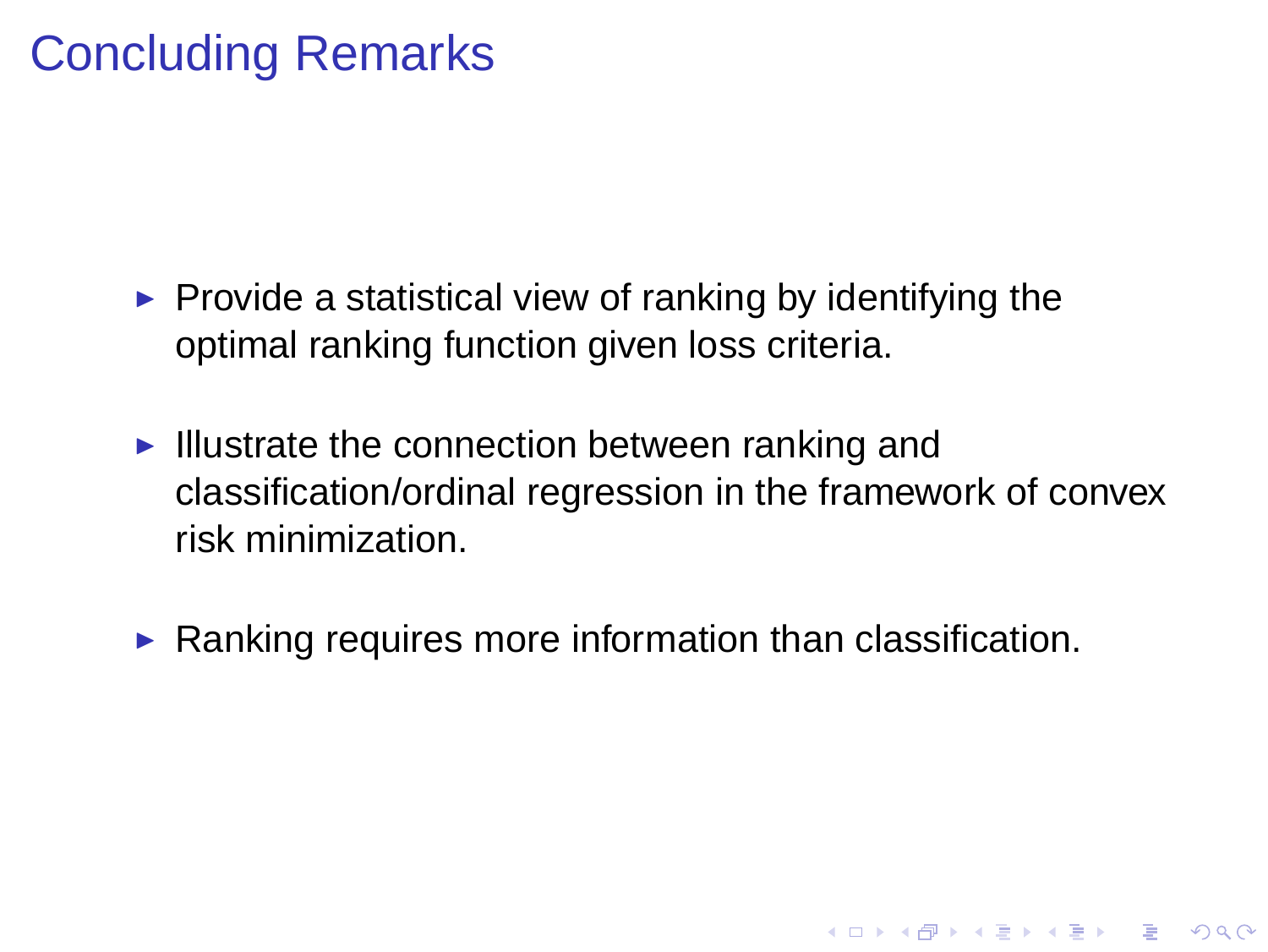## **References**

#### 围 Kazuki Uematsu and Yoonkyung Lee.

On theoretically optimal ranking functions in bipartite ranking.

Technical Report 863, Department of Statistics, The Ohio State University, 2011.

Revision submitted.

野 Kazuki Uematsu and Yoonkyung Lee.

Statistical optimality in multipartite ranking and ordinal regression.

IEEE Transactions on Pattern Analysis and Machine Intelligence, 37(5):1080–1094, May 2015.

**KOD CONTRACT A BOAR KOD**